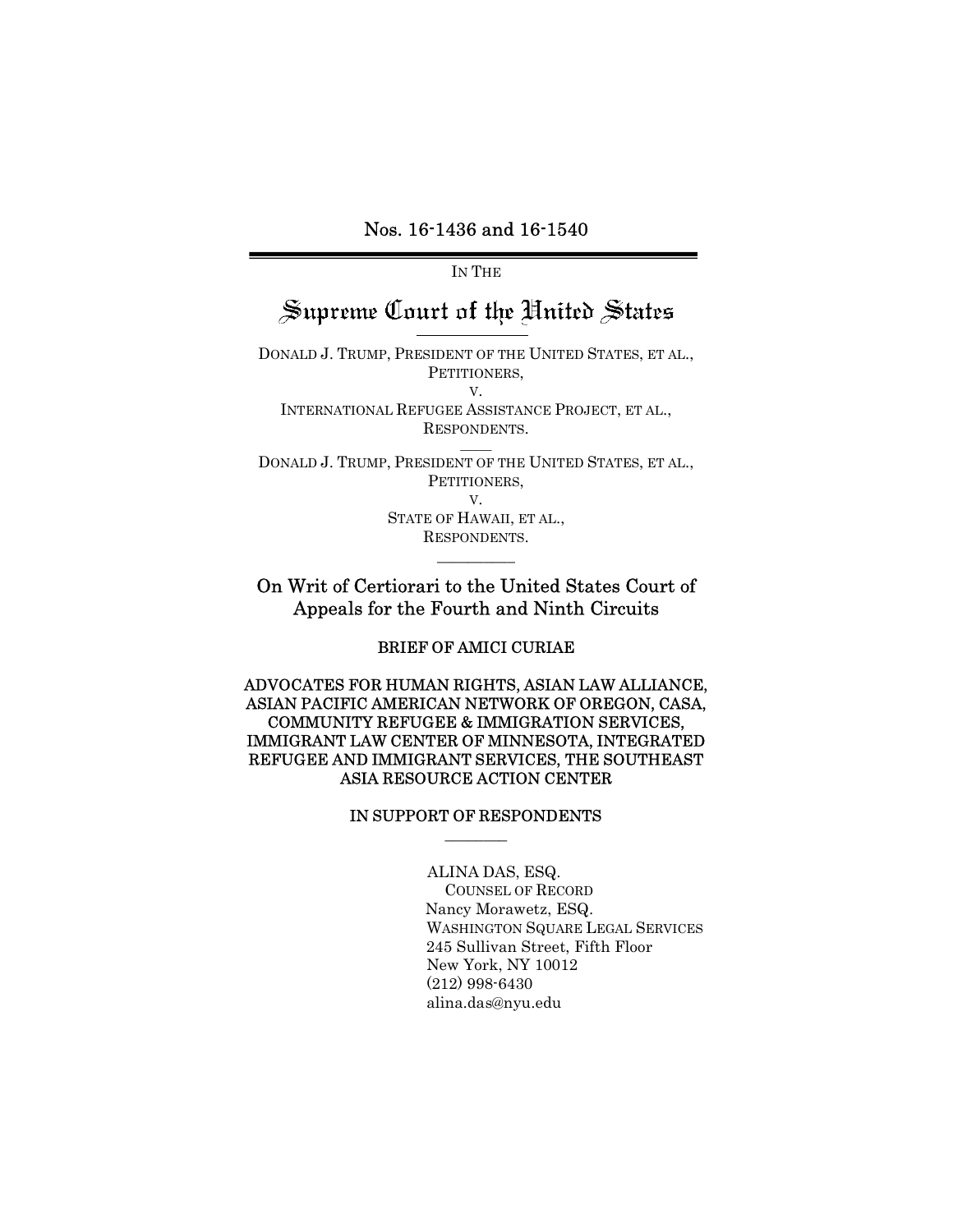# TABLE OF CONTENTS

| Third-Party Standing Is Critical To The<br>I.<br>Protection Of The Constitutional Rights Of                        |
|--------------------------------------------------------------------------------------------------------------------|
| II. IRAP And HIAS Have Third-Party Standing To<br>Vindicate The Rights Of Their Clients Harmed                     |
| A. IRAP And HIAS Have Particularized And                                                                           |
| <b>B. IRAP And HIAS Have A Close</b><br>Relationship With The Third Parties Whose<br>Rights They Are Vindicating15 |
| C. IRAP And HIAS Litigate On Behalf Of<br>Individuals Who Face Hindrances In<br>Asserting Their Rights. 19         |
| 1. The Executive Order Has Resulted In A<br>Chilling Effect, Which Courts Have<br>Recognized As A Hindrance20      |
| 2. IRAP And HIAS Clients Face Additional<br>Genuine Obstacles Including<br>Psychological, Cultural And Financial   |
|                                                                                                                    |
| APPENDIX: STATEMENTS OF INTEREST OF                                                                                |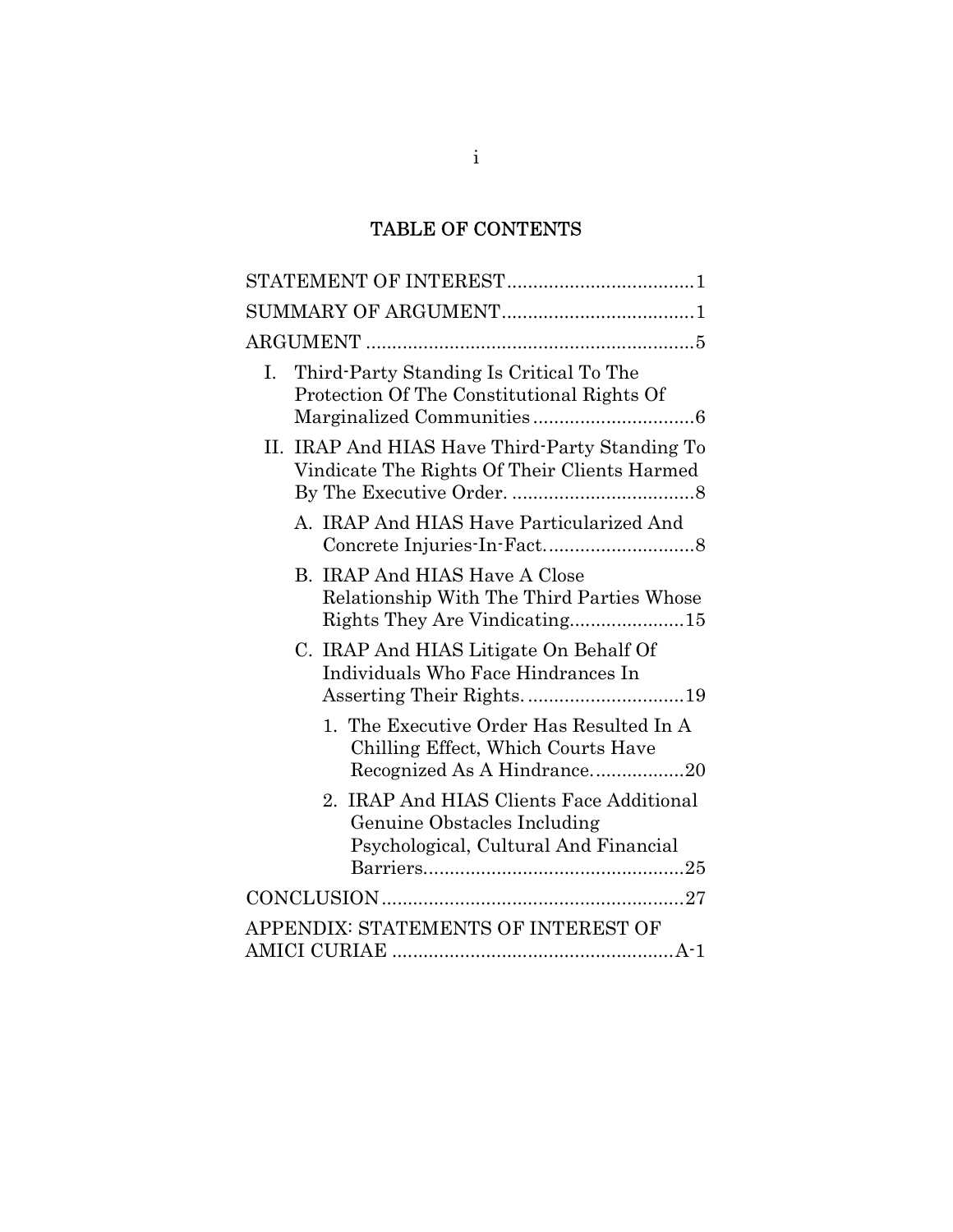## TABLE OF AUTHORITIES

### **CASES**

| Ass'n Data Processing Service Organizations, Inc. v.                                     |
|------------------------------------------------------------------------------------------|
| Camp,                                                                                    |
| Campbell v. Louisiana,                                                                   |
| Caplin & Drysdale, Chartered v. United States,                                           |
| Carey v. Population Servs. Int'l.                                                        |
| Craig v. Boren,                                                                          |
| Dep't of Labor v. Triplett,                                                              |
| Doe v. Bolton,                                                                           |
| Eisenstadt v. Baird,                                                                     |
| Equal Rights Ctr.v. Equity Residential,<br>798 F.Supp.2d 707 (D. Mar. 2011) 14           |
| Exodus Refugee Immigration, Inc. v. Pence,<br>165 F.Supp.3d 718 (S.D. Ind. 2016)  passim |
| Friends of the Earth, Inc. v. Laidlaw Envtl. Servs.<br>$(TOC)$ , Inc.,                   |
| Griswold v. Connecticut,                                                                 |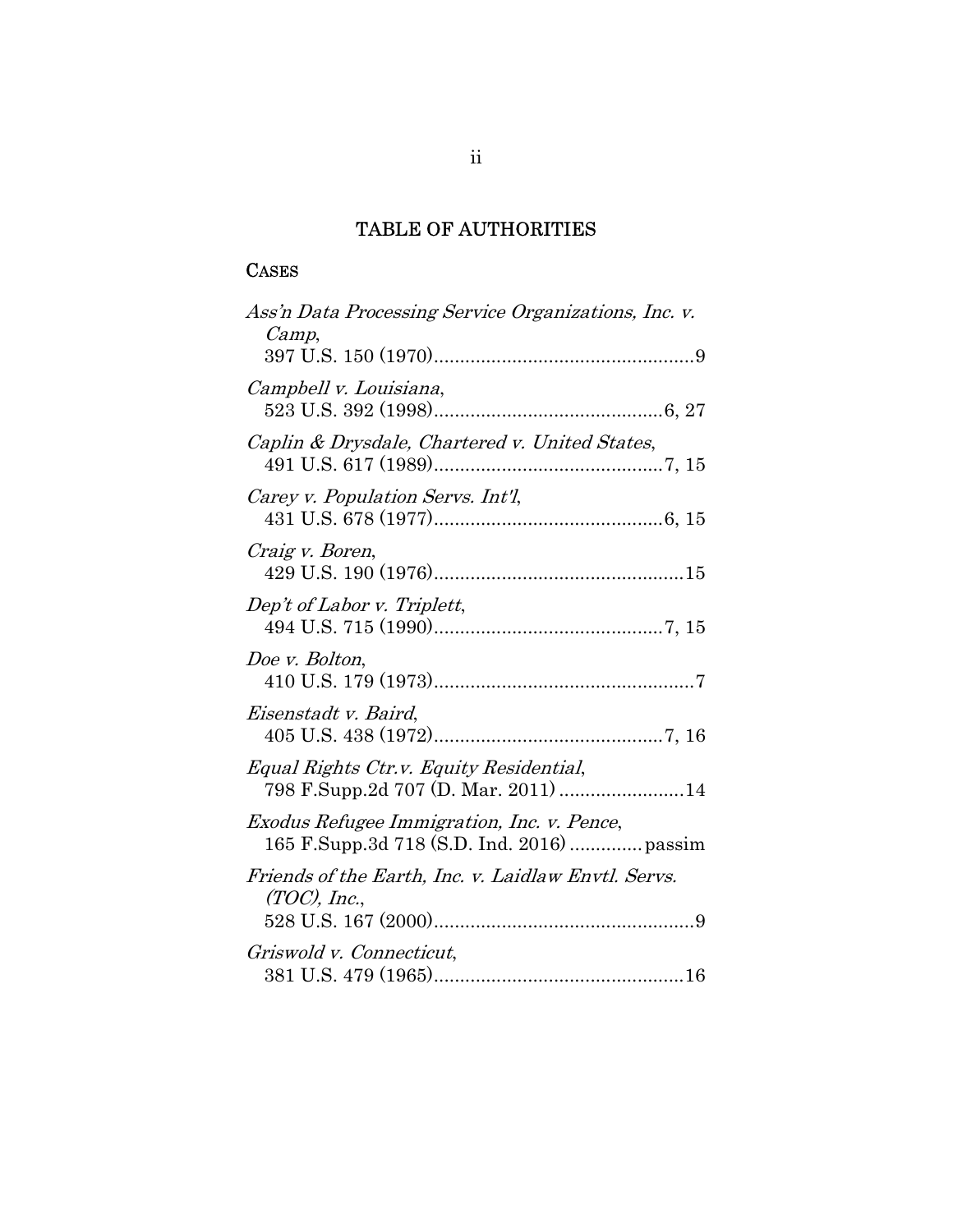| Havens Realty Corp. v. Coleman,                               |
|---------------------------------------------------------------|
| Hunt v. Washington Apple Advertising Commission,              |
| International Refugee Assistance Project v. Trump,            |
| Kowalski v. Tesmer,                                           |
| Lujan v. Defenders of Wildlife,                               |
| NAACP v. Alabama,                                             |
| Pa. Psychiatric Soc'y v. Green Spring Health Servs.,<br>Inc., |
| Powers v. Ohio,                                               |
| Singleton v. Wulff,                                           |
| Spokeo v. Robins,                                             |
| U.S. v. SCRAP,                                                |
| White Tail Park, Inc. v. Stroube,                             |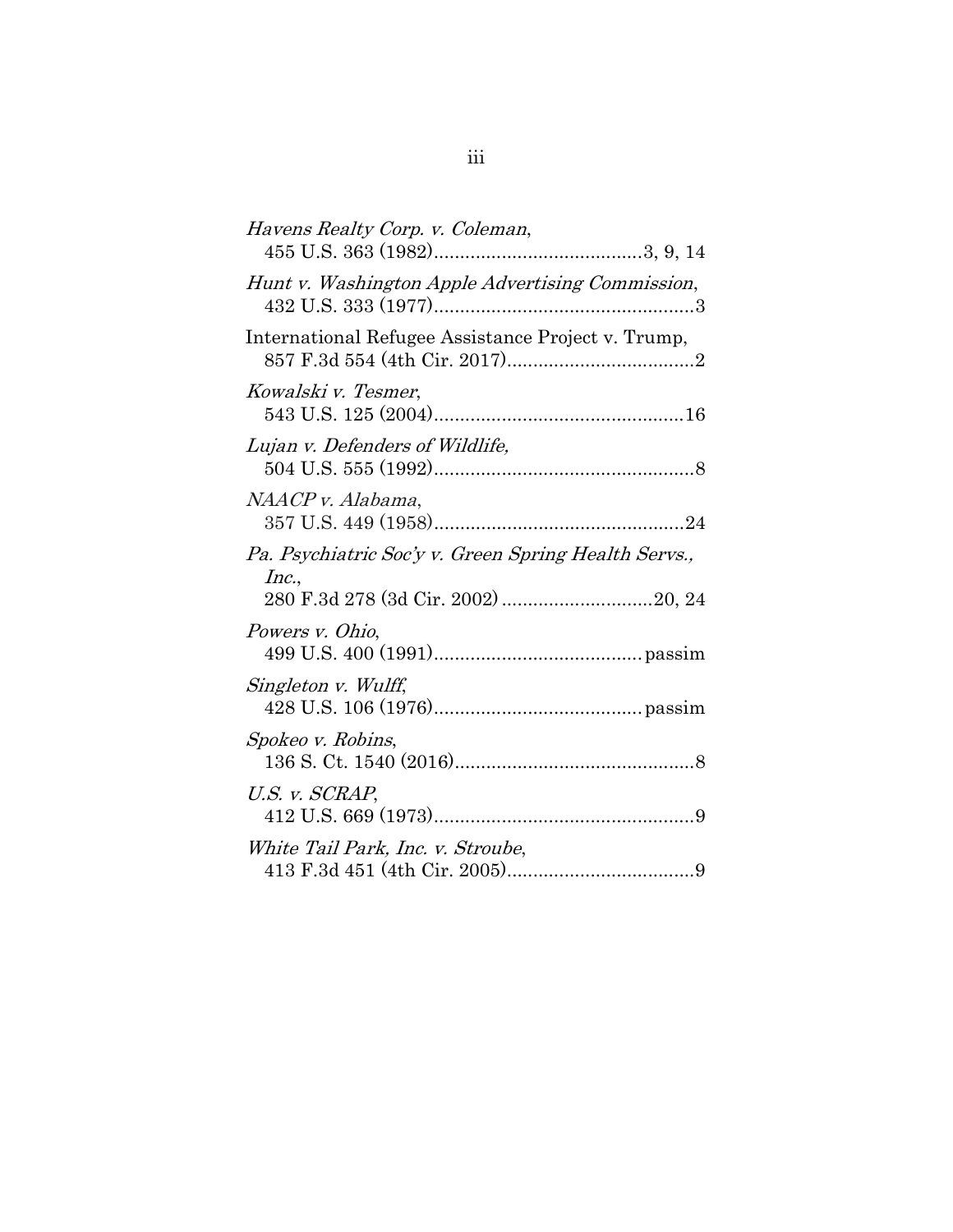### OTHER AUTHORITIES

| Dean Obeidallah, <i>Donald Trump's Most Bone-</i><br>chilling Tweet, CNN (Feb. 6, 2017),                                                                                                                                                                           |
|--------------------------------------------------------------------------------------------------------------------------------------------------------------------------------------------------------------------------------------------------------------------|
| Donald J. Trump, Statement on Preventing Muslim<br><i>Immigration</i> , DONALDJTRUMP.COM (Dec. 7,<br>$2015$ ,<br>https://www.donaldjtrump.com/pressreleases/donal<br>d-j.-trump-statement-on-preventing-muslim-                                                    |
| Eric Lichtblau, Hate Crimes Against Muslims Most<br>Since Post 9-11 Era, N.Y. TIMES (Sept. 17, 2016),<br>https://www.nytimes.com/2016/09/18/us/politics/ha<br>tecrimes-american-muslims-rise.html (describing<br>rise in hate crimes against Muslims in the United |
| Exec. Order No. 13769, Protecting the Nation from<br>Foreign Terrorist Entry into the United States, 82                                                                                                                                                            |
| Exec. Order No. 13780, Protecting the Nation from<br>Foreign Terrorist Entry into the United States, 82                                                                                                                                                            |
| Hate Groups Increase for Second Consecutive Year<br>as Trump Electrifies Radical Right, SOUTHERN<br>POVERTY LAW CENTER (Feb. 15, 2017),<br>https://www.splcenter.org/news/2017/02/15/hate-<br>groups-increase-second-consecutive-year-trump-                       |
| <i>History</i> , HIAS, https://www.hias.org/history (last                                                                                                                                                                                                          |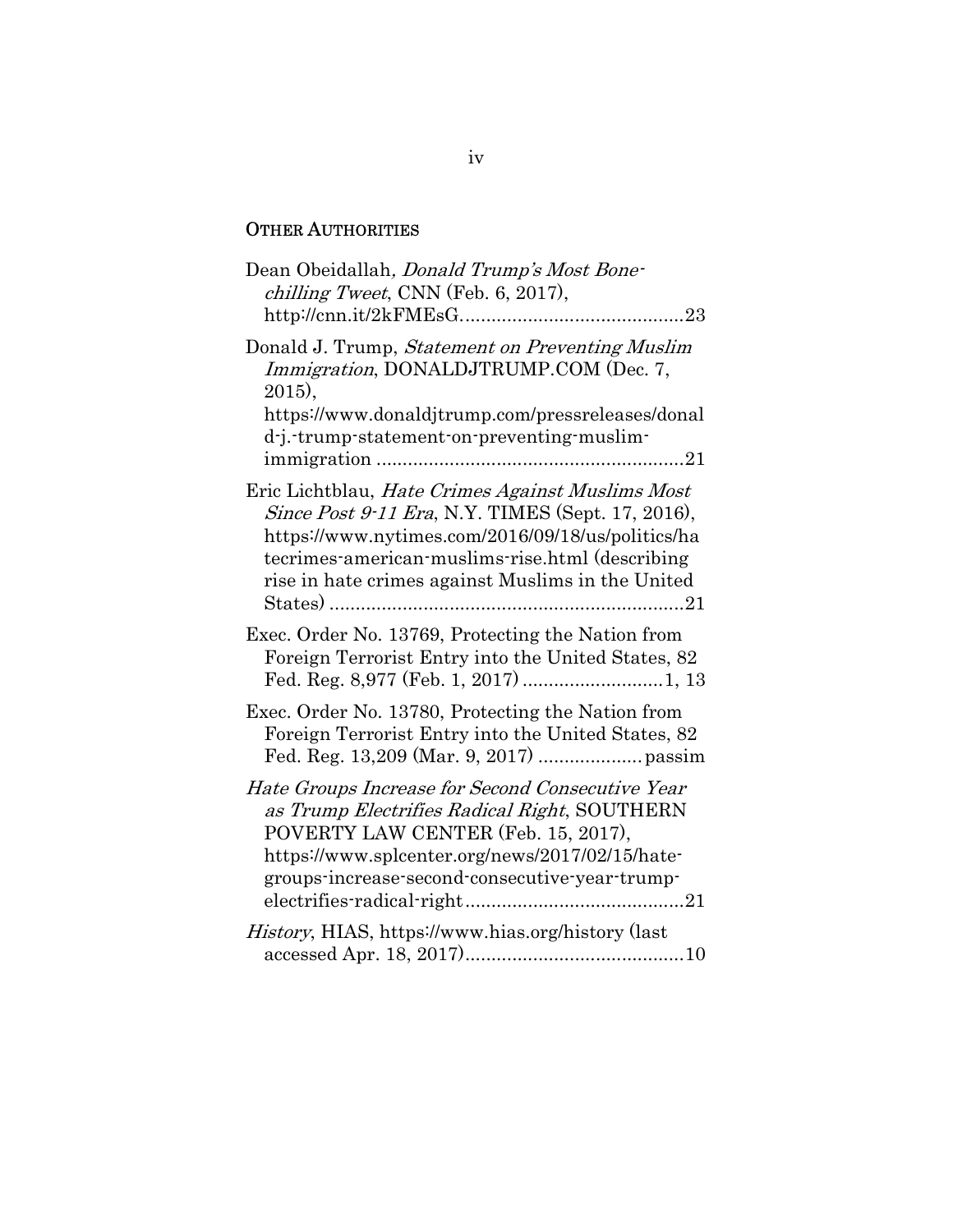| Issac Chotiner, Donald Trump & the Spike in Anti-<br>Muslim Hate Crimes in the U.S., SLATE (May 9,<br>$2016$ ,<br>http://www.slate.com/blogs/the_slatest/2016/05/09/<br>donald_trump_and_the_rise_of_anti_muslim_hate                             |
|---------------------------------------------------------------------------------------------------------------------------------------------------------------------------------------------------------------------------------------------------|
| Jessica Mayo, Court-Mandated Story Time: The<br>Victim Narrative in U.S. Asylum Law, 89 WASH.                                                                                                                                                     |
| John Eligon et al., <i>Hate Crime Is Feared as Two</i><br>Indian Engineers Are Shot in Kansas, N.Y. TIMES<br>(Feb. 24, 2017),<br>https://www.nytimes.com/2017/02/24/world/asia/ka<br>nsas-attack-possible-hatecrime-srinivas-                     |
| Lizzy Ratner, The Last Time We Closed The Gates,<br>THE NATION, Feb. 24, 2017 18                                                                                                                                                                  |
| Max Greenwood, Judge Who Blocked Second Travel<br>Ban Getting Death Threats, THE HILL (Mar. 24,<br>2017 10:58 AM), http://thehill.com/blogs/blog-<br>briefing-room/news/325614-federal-judge-who-<br>blocked-second-travel-ban-received-threats23 |
| Our Model: The Evolution of IRAP,<br><b>INTERNATIONAL REFUGEE ASSISTANCE</b><br>PROJECT, https://refugeerights.org/our-work/our-                                                                                                                  |
| People We Serve, INTERNATIONAL REFUGEE<br>ASSISTANCE PROJECT,<br>https://refugeerights.org/who-we-serve/ (last                                                                                                                                    |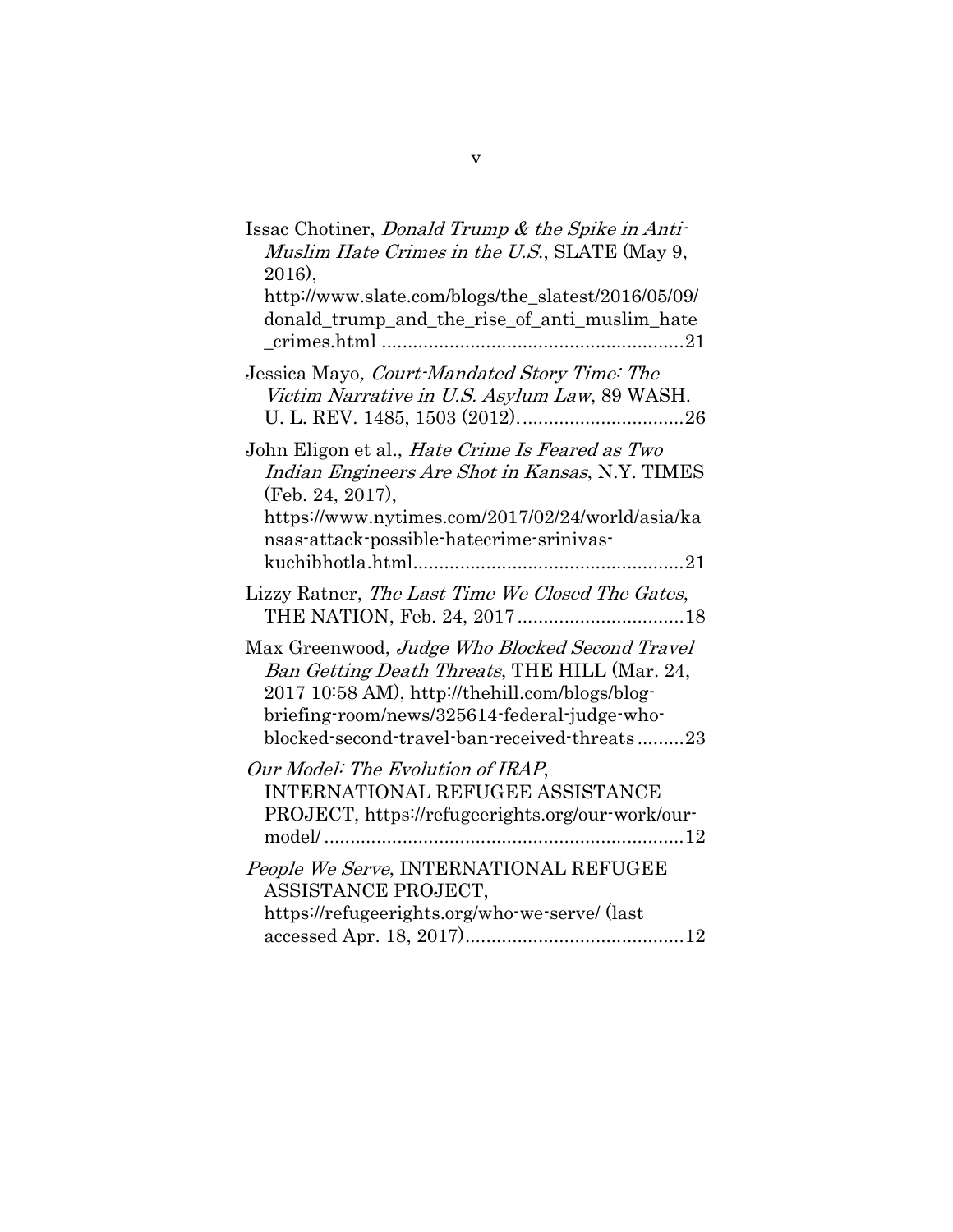| Refugee Frequently Asked Questions, HIAS,<br>https://www.hias.org/faq/refugee (last accessed                                                                                                                                                                                         |
|--------------------------------------------------------------------------------------------------------------------------------------------------------------------------------------------------------------------------------------------------------------------------------------|
| Ryan Lenz, Daily Stormer Targets Federal Judge's<br>Ruling Against Trump's Muslim Ban, SOUTHERN<br>POVERTY LAW CENTER (Feb. 1, 2017),<br>https://www.splcenter.org/hatewatch/2017/02/01/da<br>ily-stormer-targets-federal-judges-ruling-against-                                     |
| Samantha Schmidt, Suspect in Kansas Bar Shooting<br>of Indians Apparently Thought They Were<br>Iranians, WASH. POST (Feb. 28, 2017),<br>https://www.washingtonpost.com/news/morningmi<br>x/wp/2017/02/28/suspect-in-kansas-bar-shooting-of-<br>indians-apparently-thought-they-were- |
| Vivian Yee, Meet the Everyday People Who Have<br>Sued Trump. So Far, They've Won, N.Y. TIMES<br>(Mar. 29, 2017),<br>https://www.nytimes.com/2017/03/29/us/trump-                                                                                                                     |
| Welcome, HIAS, https://www.hias.org/welcome (last                                                                                                                                                                                                                                    |

vi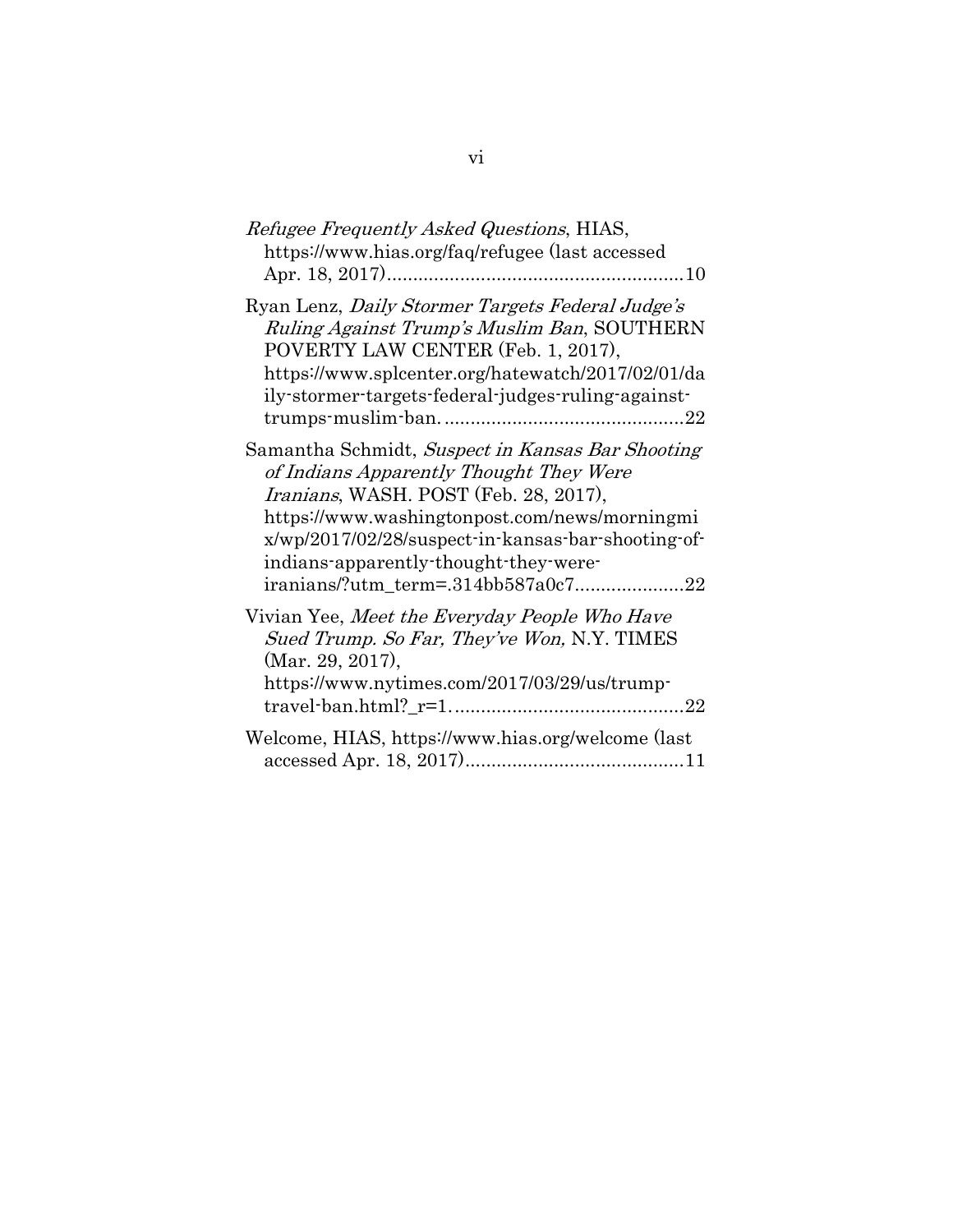#### STATEMENT OF INTEREST

Amici curiae<sup>1</sup> are refugee resettlement groups, immigrant rights organizations and legal service providers whose members and clients have been directly impacted by the Executive Order at issue in this case. Amici work closely with individuals who, in this moment of increased hostility to immigrant and Muslim populations, face significant barriers in coming forward with their claims. Amici therefore have a strong interest in ensuring that the voices of the vulnerable populations that are marginalized by this Executive Order are heard despite their significant fears of retaliation, harassment and physical harm against themselves and their family members here and abroad. A detailed description of amici is appended at the conclusion of this brief.

#### SUMMARY OF ARGUMENT

The two Executive Orders released by the Trump Administration on January 27, 2017 (hereinafter "January 27 Executive Order")2 and March 6, 2017 (hereinafter "March 6 Executive

<sup>&</sup>lt;sup>1</sup> Amici state that no counsel for a party authored any part of this brief, and no person or entity other than amici and their counsel made a monetary contribution to the preparation or submission of this brief. Both petitioners and respondents have consented to the filing of this brief pursuant to Rule 37.3(a).

<sup>2</sup> Exec. Order No. 13769, Protecting the Nation from Foreign Terrorist Entry into the United States, 82 Fed. Reg. 8,977 (Feb. 1, 2017).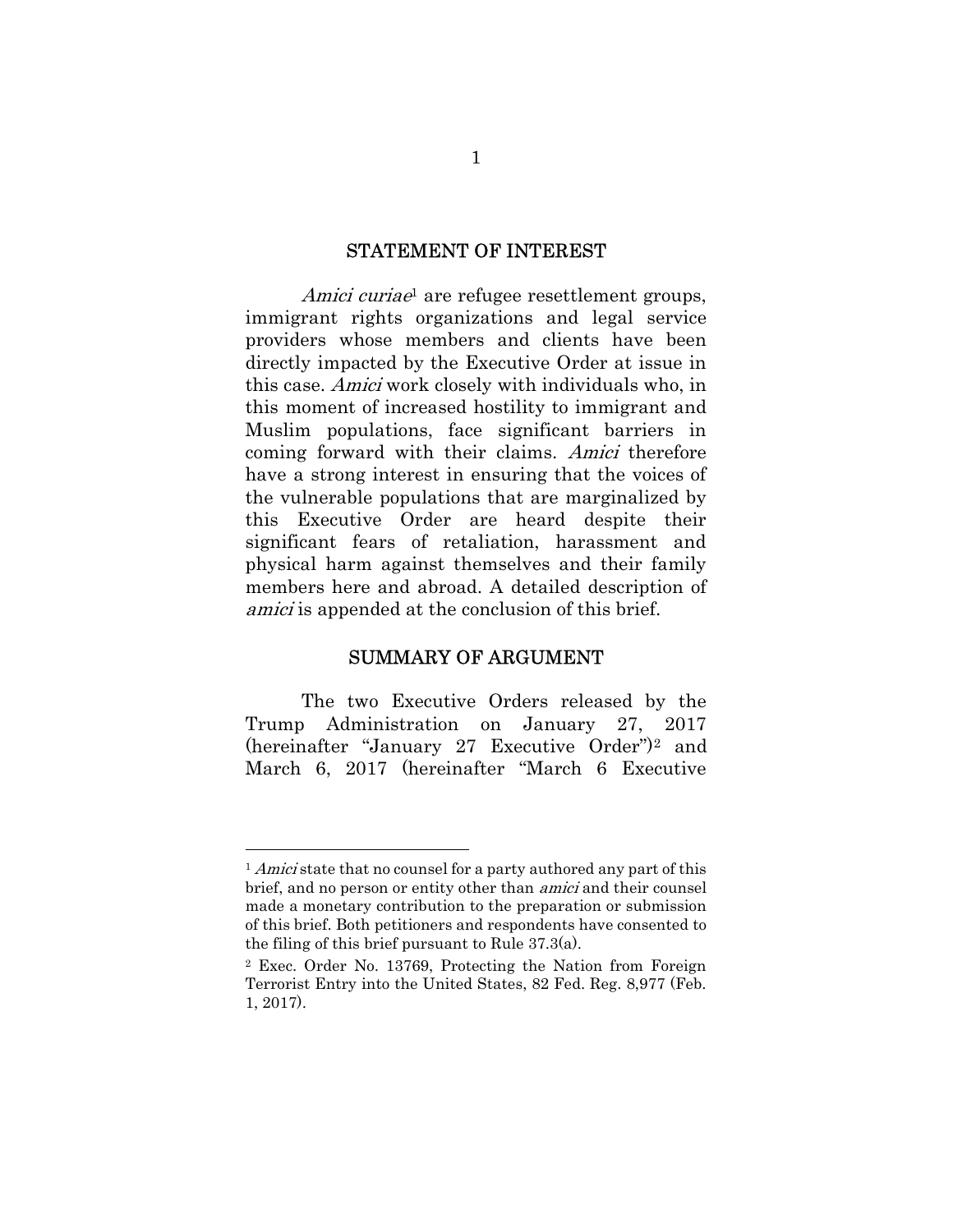Order"),3 directly target Muslims immigrants and create unprecedented fear in these communities. A heavy burden of responding to these fears and challenging the Executive Orders has fallen on organizations serving these communities. International Refugee Assistance Project ("IRAP") and HIAS4 are among the organizations that have brought the legal challenge now before this Court not only on behalf of themselves, but also on behalf of their clients. In attacking the standing of the individuals and organizations pursuing this litigation, the Government has taken aim at IRAP's and HIAS's third-party standing to pursue the rights of their clients.<sup>5</sup>

Amici support Respondents' arguments that each of the individuals and organizations pursuing this legal challenge have proper standing on various other grounds, as well.6 With respect to organizational Respondents IRAP, HIAS, and the Middle East Studies Association of North America ("MESA"), amici support their arguments that they each have organizational standing to sue in their own right. See

6 Resp. Br. at 16-26.

<sup>3</sup> Exec. Order No. 13780, Protecting the Nation from Foreign Terrorist Entry into the United States, 82 Fed. Reg. 13,209 (Mar. 9, 2017).

<sup>4</sup> HIAS was formerly known as the Hebrew Immigrant Aid Society.

<sup>5</sup> Pet'r Br. at 22-35; see also Brief of President Trump, et al., Int'l Refugee Assistance Project v. Trump, 857 F.3d 554 (4th Cir.), as amended (May 31, 2017), as amended (June 15, 2017). The Fourth Circuit did not reach the third-party standing arguments in its decision. See Int'l Refugee Assistance Project, 857 F.3d at 586.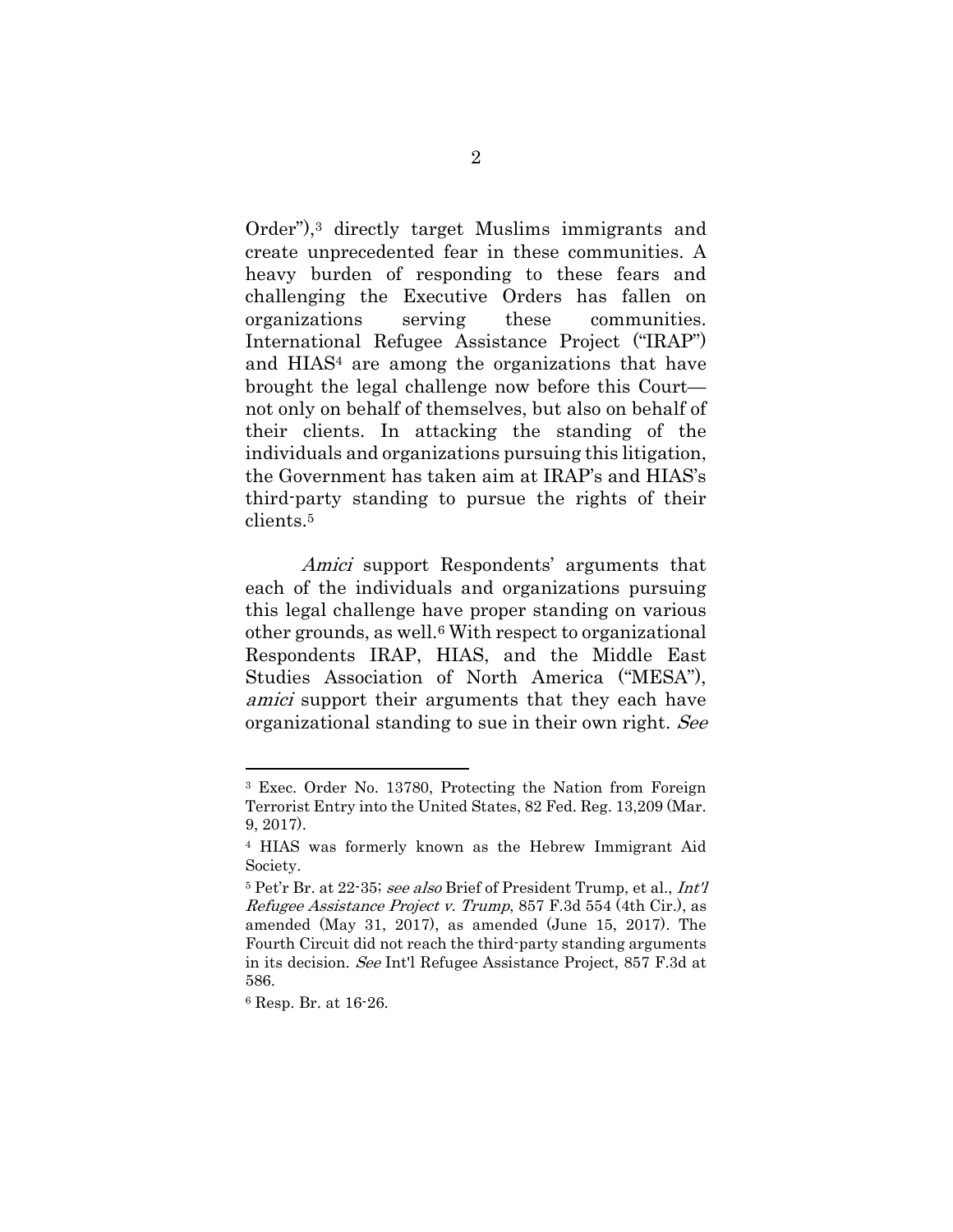Havens Realty Corp. v. Coleman, 455 U.S. 363, 379 (1982) (holding that an organizational plaintiff demonstrated organizational standing based on the concrete and demonstrable injury-in-fact to its ability to provide counseling and referral services related to its housing mission and the consequent drain on resources); see also Resp. Br. at 25-26; infra II.A (discussing IRAP's and HIAS's injuries). Moreover, amici support MESA's argument that it has associational standing on behalf of its members. See Hunt v. Washington Apple Advertising Commission, 432 U.S. 333 (1977) (holding that an agency had standing to pursue litigation on behalf of its members); see also Resp. Br. at 25. The specifics of these organizational and associational standing arguments are not further addressed here.

Rather, *amici* submit this brief to expound on the important third-party standing arguments IRAP and HIAS raise on behalf of their clients. Contrary to the Government's arguments, IRAP and HIAS have third-party standing to challenge the March 6 Executive Order, including Section 2(c) enjoined by the Fourth Circuit, on behalf of their clients.7 As required to show third-party standing, IRAP and HIAS each: (1) has suffered an injury-in-fact; (2) has a close relationship with the third party (their clients); and (3) those clients face genuine obstacles in asserting their rights. Powers v. Ohio, 499 U.S. 400, 411 (1991); Singleton v. Wulff, 428 U.S. 106, 114–16 (1976). The Government's argument that IRAP and

<sup>7</sup> Pet'r Br. at 28 n.10 (asserting that IRAP and HIAS "seek admission for refugees, J.A. 184-186—a process not affected by Section 2(c)" and therefore have no standing).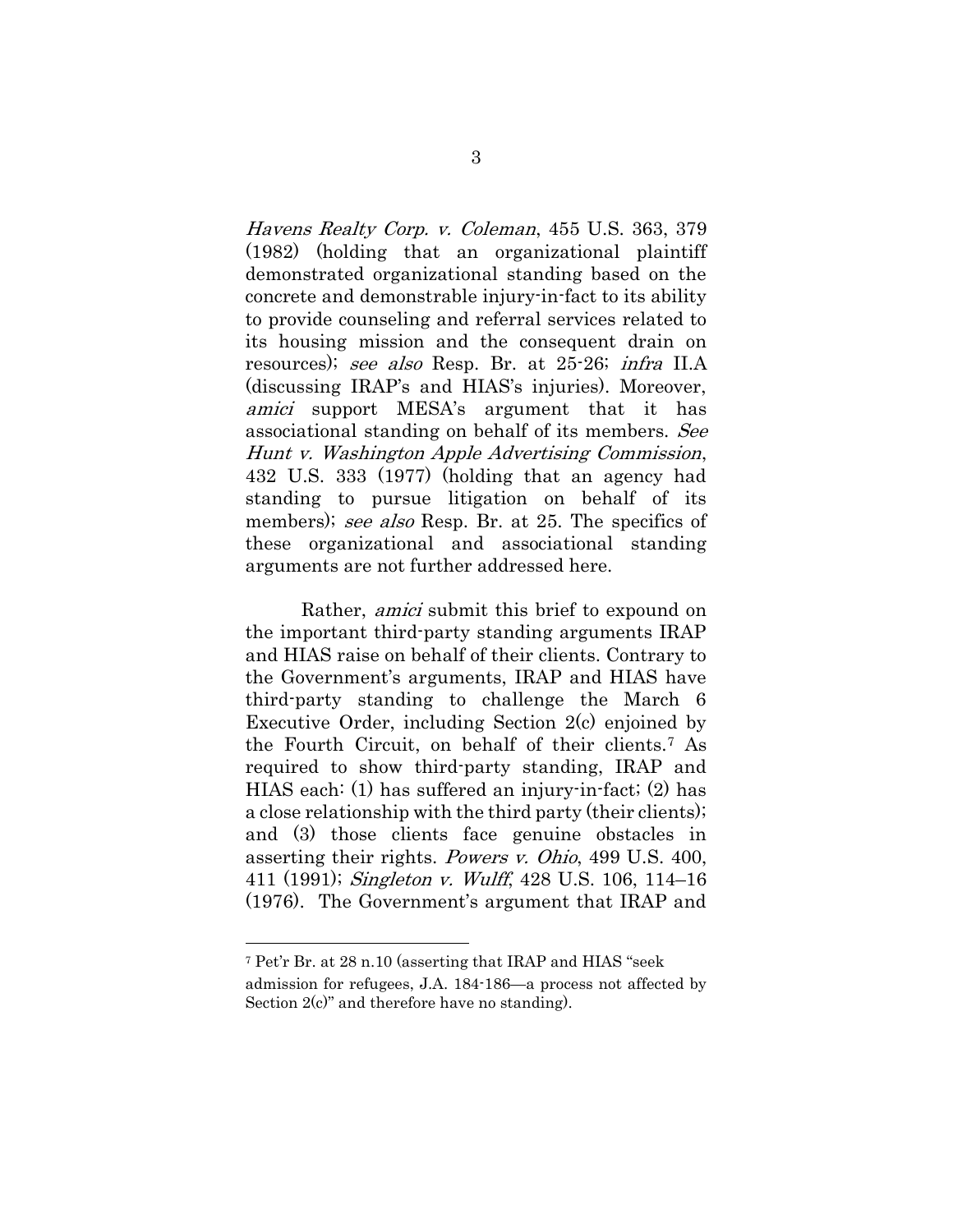HIAS fail to meet these requirements is not only incorrect, it strikes at the heart of the protection that third-party standing is designed to provide to vulnerable populations such as IRAP's and HIAS's clients.

As explained below, third-party standing plays a critical role in protecting the constitutional rights of marginalized communities, and IRAP and HIAS meet these requirements. The Executive Order has significantly hampered the ability of IRAP and HIAS to fulfill their mission and provide an array of critically needed legal services to their clients, from refugee resettlement to family reunification through visa applications—all of which are affected by the Section 2(c) bar on entry for individuals from Iran, Libya, Somalia, Sudan, Syria, and Yemen. Many of IRAP's and HIAS's clients are impacted by Section 2(c) of the March 6 Executive Order, both with respect to visa applicants as well as refugees who are unlikely to fall under case-by-case exceptions to the refugee ban if they are from one of the six countries. IRAP and HIAS are engaged in advocacy and have close attorney-client relationships with these individuals, ensuring their resettlement and reunification with family in the United States. IRAP and HIAS necessarily bring suit on behalf of individuals who are deeply fearful of challenging the new administration's travel ban in light of the discriminatory anti-Muslim and anti-immigrant climate that the current administration has fostered throughout the United States.

This group of displaced individuals and visa applicants faces significant marginalization as a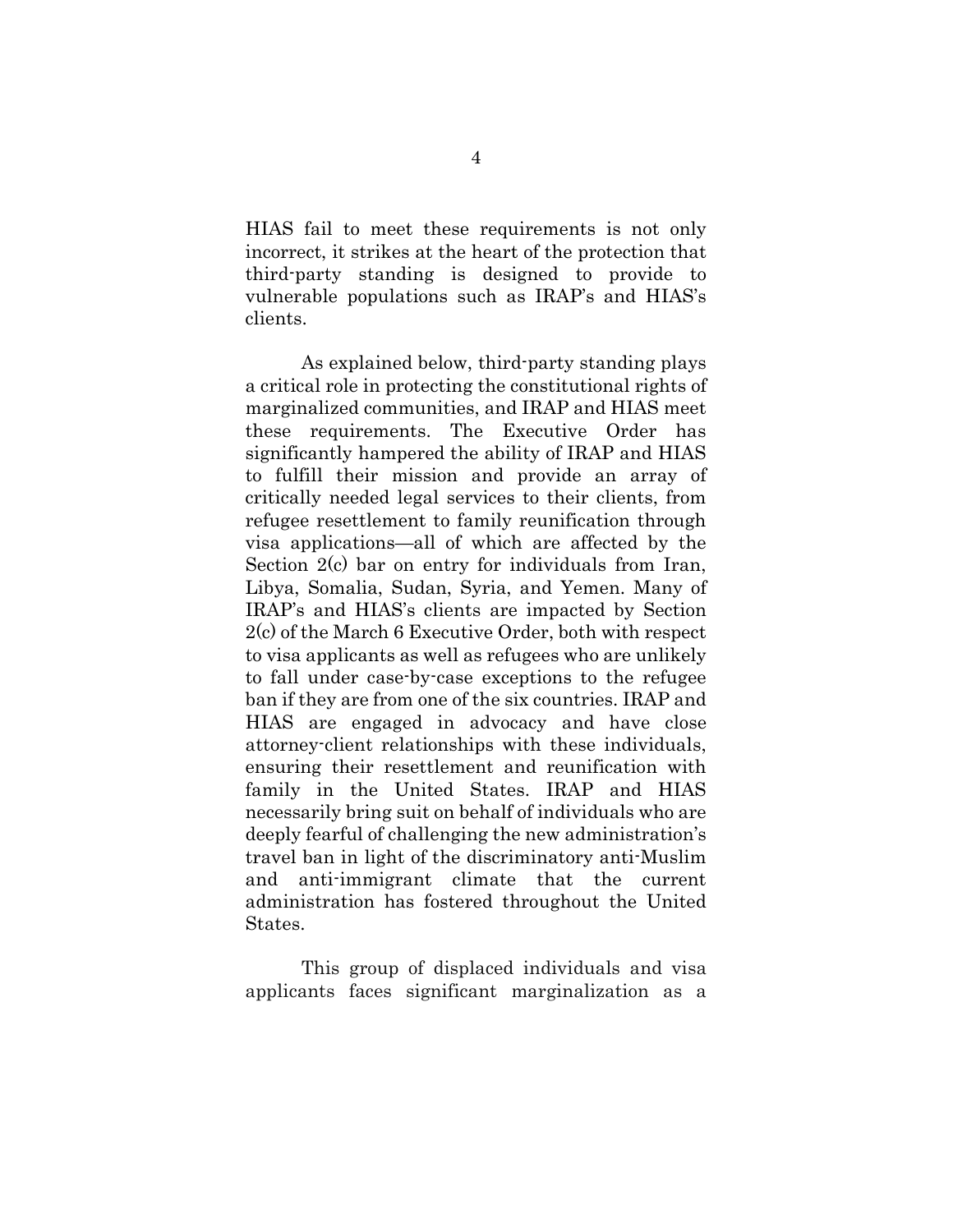result of the efforts by the Trump Administration to promulgate a discriminatory and unconstitutional ban on Muslim immigrants. Organizations like IRAP and HIAS were involved in grassroots mobilization against and legal challenges to both Executive Orders, drawing upon their longstanding relationships with individuals from the impacted countries. Such organizational efforts were essential to ensuring that the concerns and the rights of the people directly impacted by the Executive Order would be vindicated. This *amici curiae* brief is about the critical ability of these community organizations to continue their work by bringing suit on behalf of those who would otherwise be doubly burdened by the constitutional and statutory violations at the heart of the March 6 Executive Order.

#### ARGUMENT

In order to have jurisdiction over a claim in federal court, a party must meet both constitutional and prudential standing requirements. We support the arguments of Respondents that both IRAP and HIAS, with the other individual and organizational parties in this case, have Article III standing, and in this brief focus on the importance of third-party standing. As explained below, courts have long recognized the importance of third-party standing in ensuring the vindication of the constitutional rights of marginalized communities. See Point I, infra. In this case, both IRAP and HIAS meet all three prerequisites of third-party standing. See Point II, infra. The March 6 Executive Order has strained IRAP's and HIAS's resources and inhibits the ability of both organizations to carry out their core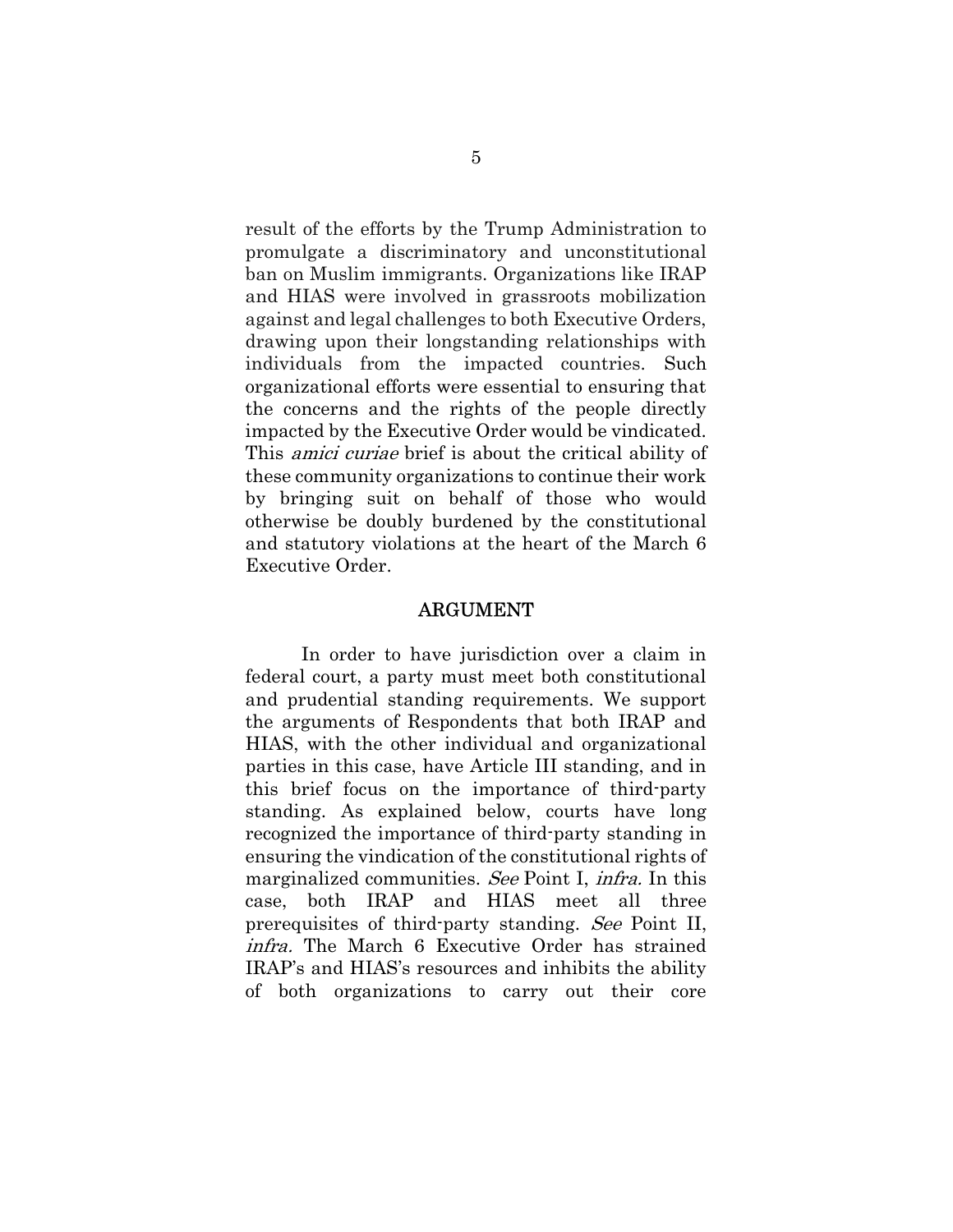purposes—thus meeting the injury-in-fact prerequisite. IRAP's and HIAS's close professional relationship with individuals affected by Section 2(c) of the March 6 Executive Order, both here in the United States and abroad, make them "fully, or very nearly, as effective . . . proponent[s] of the right as the [third party]." Singleton, 428 U.S. at 115. Finally, the environment of anti-Muslim sentiment, as well as the economic, psychological, and cultural barriers that newly-arrived immigrants face in the United States, serve as significant hindrances to these individuals asserting their own rights in court.

### I. Third-Party Standing Is Critical To The Protection Of The Constitutional Rights Of Marginalized Communities

 At its core, this case is about the targeting of Muslim communities through policies that strike at the intersection of various forms of discrimination, including Islamophobia, xenophobia, nativism, and racism. The availability of third-party standing to bring suit to raise such core civil rights issues has long been recognized in our judicial system. See, e.g., Campbell v. Louisiana, 523 U.S. 392, 397–400 (1998) (white defendant had standing to assert constitutional rights of African-American jurors excluded from grand jury that issued indictment); Powers, 499 U.S. at 410–16 (white defendant had standing to assert constitutional claims of African-American persons excluded from petit jury service by racially discriminatory peremptory challenges); Carey v. Population Servs. Int'l, 431 U.S. 678, 683 (1977) (distributor of contraceptives could challenge state law limiting sale of its products, "not only in its own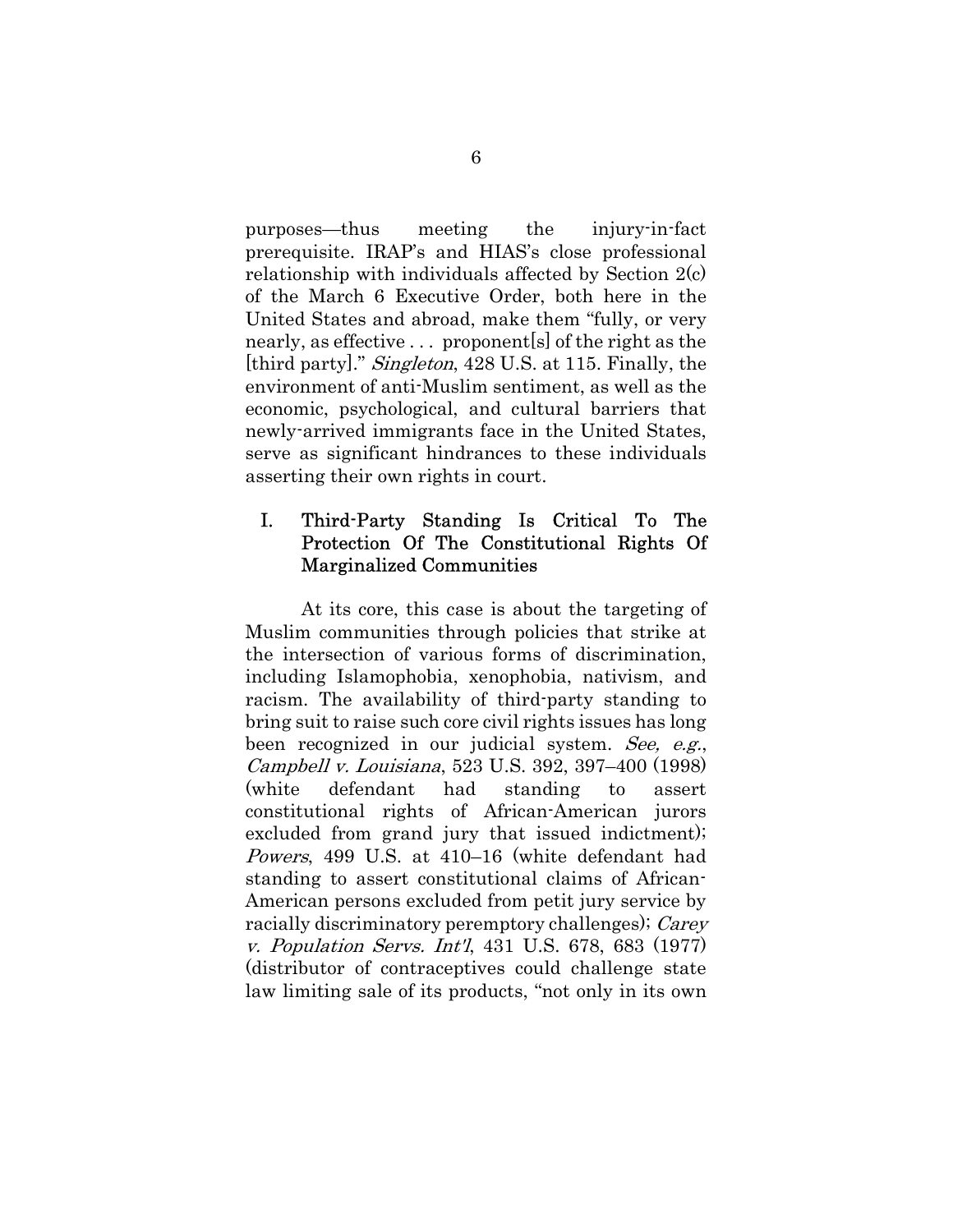right but also on behalf of its potential customers"); Singleton, 428 U.S. at 117–18 (physicians who provide abortions have standing to assert rights of women patients in challenge to abortion funding restriction); Doe v. Bolton, 410 U.S. 179, 188 (1973) (physicians who provide abortions have standing to assert rights of women patients); Eisenstadt v. Baird, 405 U.S. 438, 445–46 (1972) (distributor of contraception has standing to assert the rights of unmarried individuals).

The availability of third-party standing doctrine in this context stems from recognition of the fact that there are instances where "there [exists] some hindrance to the third party's ability to protect his or her own interests." Powers, 499 U.S. at 411  $(1991)$  (quoting *Singleton*, 428 U.S. at 112). Thus, so long as the litigating party itself suffers an "injury-infact" and has a "close relation" to the third party who is hindered from asserting his or her own rights, thirdparty standing is not only appropriate, but critical to the protection of constitutional interests. For example, lawyers and doctors have raised several access-to-justice and privacy rights concerns on behalf of their clients or patients. See, e.g., Dep't of Labor v. Triplett, 494 U.S. 715, 720 (1990) (lawyers have standing to assert rights of clients); Caplin  $\&$ Drysdale, Chartered v. United States, 491 U.S. 617, 623–624, n.3 (1989) (same); Singleton, 428 U.S. at 117-118 (physicians have standing to assert rights of women patients); *Doe*, 410 U.S. at 188 (same).

The March 6 Executive Order raises a host of constitutional and statutory issues that strike at the heart of civil rights for Muslim and immigrant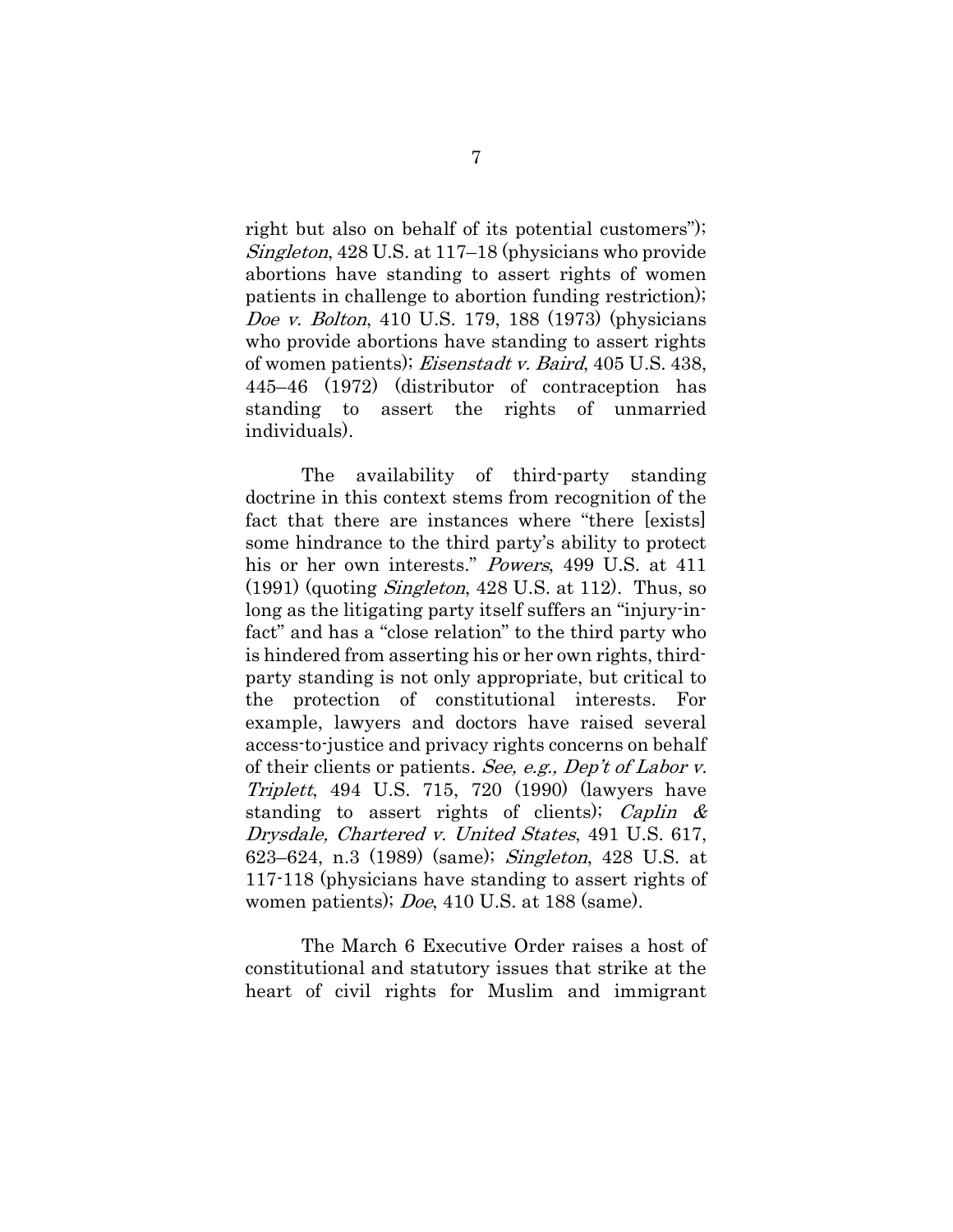communities in the United States. As mounting anti-Muslim sentiment reaches high-level government officials and results in policies affecting some of the most vulnerable immigrant communities, a careful application of third-party standing doctrine will play a critical role in ensuring that unconstitutional practices are reviewed by our judicial system. See Exodus Refugee Immigration, Inc. v. Pence, 165 F.Supp.3d 718, 732 (S.D. Ind. 2016) (recognizing refugee resettlement agency's third-party standing to litigate on behalf of Syrian refugees in lawsuit against then-Governor Mike Pence's declaration against the resettlement of refugees in Indiana), aff'd, 838 F.3d 902 (7th Cir. 2016). As described below, see Point II, infra, IRAP and HIAS meet the requirements of thirdparty standing. Recognizing this standing will help to ensure access to justice on behalf of the Muslim communities they serve.

### II. IRAP And HIAS Have Third-Party Standing To Vindicate The Rights Of Their Clients Harmed By The Executive Order.

### A. IRAP And HIAS Have Particularized And Concrete Injuries-In-Fact.

The first prerequisite for finding that a litigant has third-party standing is that the litigant must allege an injury that is both "concrete and particularized" and "actual and imminent." Spokeo v. Robins, 136 S. Ct. 1540, 1548 (citing Lujan v. Defenders of Wildlife, 504 U.S. 555, 560 (1992)). The Supreme Court and this Circuit have found a sufficient injury-in-fact when an organization alleges an injury based on harm to the organization's core purpose or mission. See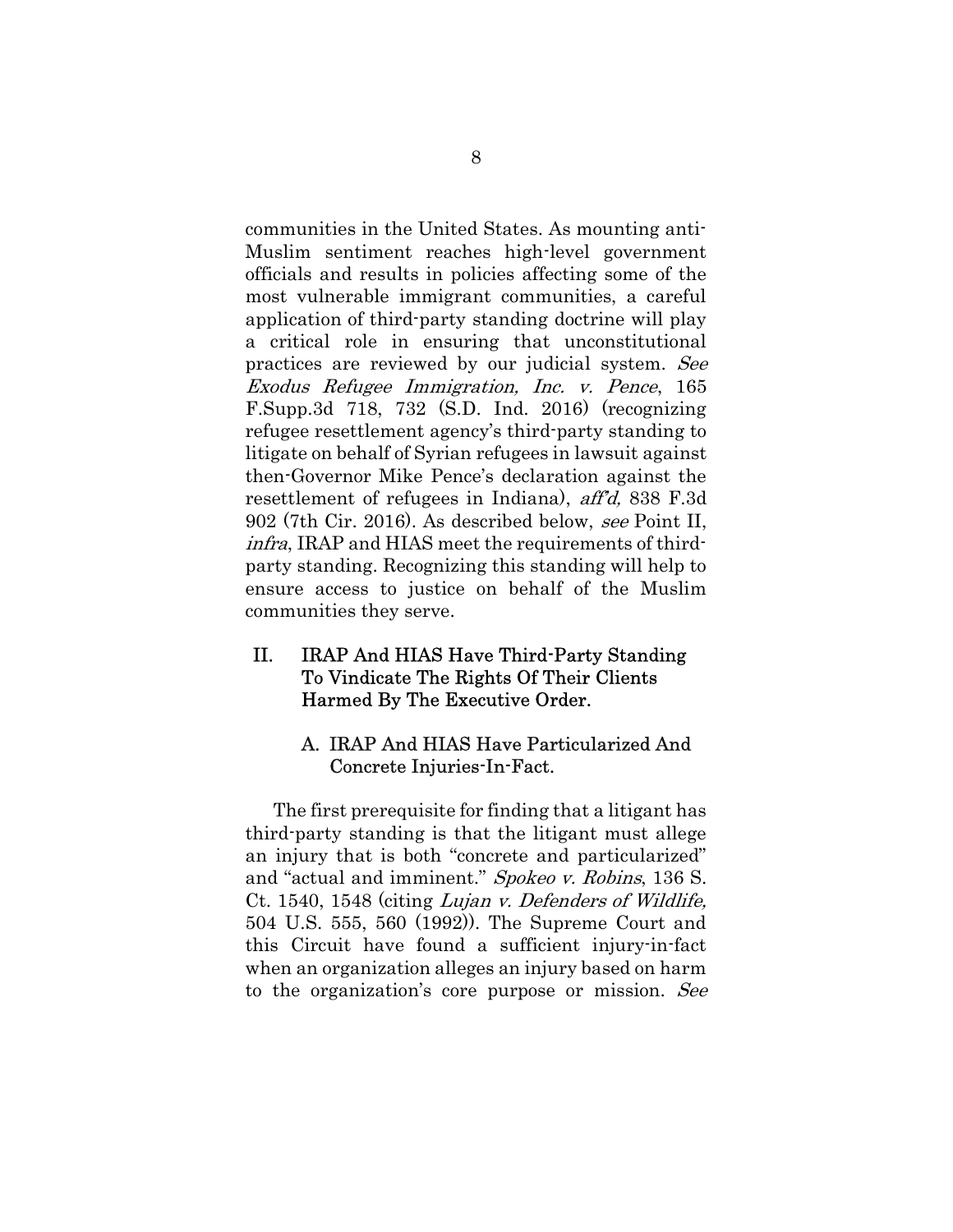White Tail Park, Inc. v. Stroube, 413 F.3d 451, 459– 61 (4th Cir. 2005) (organization that alleged that statute infringed on ability to promote its social message alleged sufficiently particular and concrete injury); cf. Friends of the Earth, Inc. v. Laidlaw Envtl. Servs. (TOC), Inc., 528 U.S. 167, 181 (2000) (finding that the organization had standing when interests at stake were germane to organization's purpose). Organizations may also allege injuries-in-fact when they can show that a particular action will have a concrete and demonstrable injury to the organization's activities, including a consequent drain on the organization's resources. See Havens Realty Corp. v. Coleman, 455 U.S. 363, 378–79 & n.20 (1982) (housing advocacy organization alleged sufficiently concrete and particularized injury based on drain of resources to combat racial steering practices); Exodus Refugee Immigration, Inc., 165 F.Supp.3d at 732. In many cases, alleging an economic injury, while not necessary, is usually sufficient to find that there is standing. See Ass'n Data Processing Service Organizations, Inc. v. Camp, 397 U.S. 150, 152 (1970); U.S. v. SCRAP, 412 U.S. 669, 686 (1973). In this case however, IRAP and HIAS suffer both economic and non-economic harms that constitute concrete and particularized injuries-in-fact.

First, Section 2(c) of the Executive Order adversely affects the goals and social mission of both IRAP and HIAS, creating a concrete injury-in-fact. Their missions and values as organizations are deeply connected with the services they provide to refugees and other visa applicants, services that are now diminished as a result of the ban.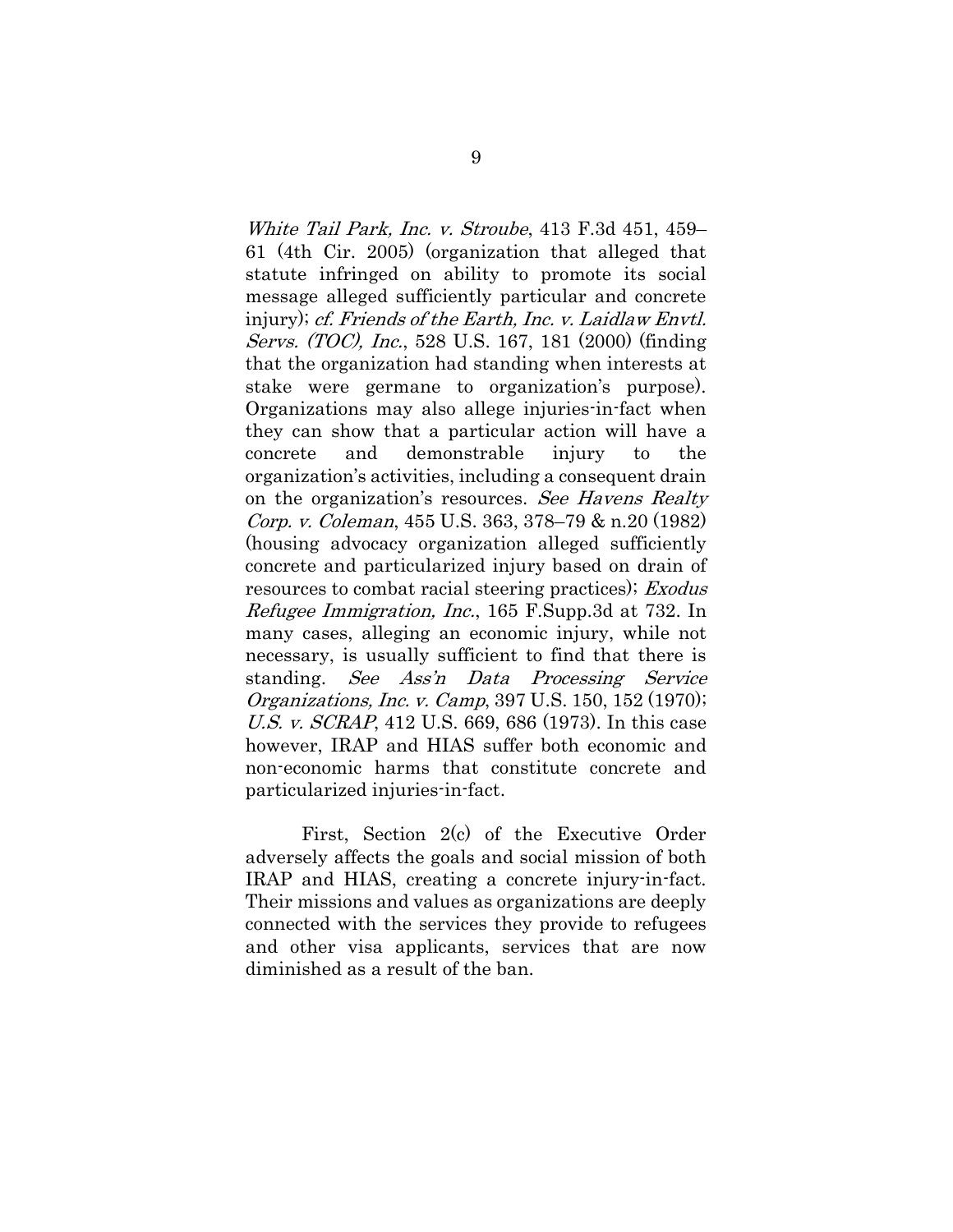HIAS was established over 130 years ago, prior to the existence of refugee law in the United States.<sup>8</sup> Their mission is to welcome those who have been displaced to the United States and help them build new lives here in the United States. In the words of HIAS President Mark Hetfield:

HIAS's refugee resettlement work is grounded in, and an expression of, the organization's sincere Jewish beliefs…. The Jewish obligation to the stranger is repeated in various ways throughout the Torah, more than any other teaching or commandment. HIAS believes that this religious commandment demands concern for and protection of persecuted people of all faiths. The Torah also teaches that the Jewish people are to welcome, protect, and love the stranger…. Throughout their history, violence and persecution have made the Jewish people a refugee people. Thus, both our history and our values lead HIAS to welcome all refugees in need of protection. A refusal to aid persecuted people of any one faith, because of stigma attached to that faith, violates HIAS's deeply held religious convictions. Hetfield Decl., ¶ 4, J.A. 398.

HIAS's purpose extends to assisting individuals already in the United States as well as facilitating admission to the United States of their clients' relatives.9 Hetfield Decl., ¶ 7, J.A. 400. For

<sup>8</sup> History, HIAS, https://www.hias.org/history (last accessed Apr. 18, 2017).

<sup>&</sup>lt;sup>9</sup> Refugee Frequently Asked Questions, HIAS,

https://www.hias.org/faq/refugee (last accessed Apr. 18, 2017).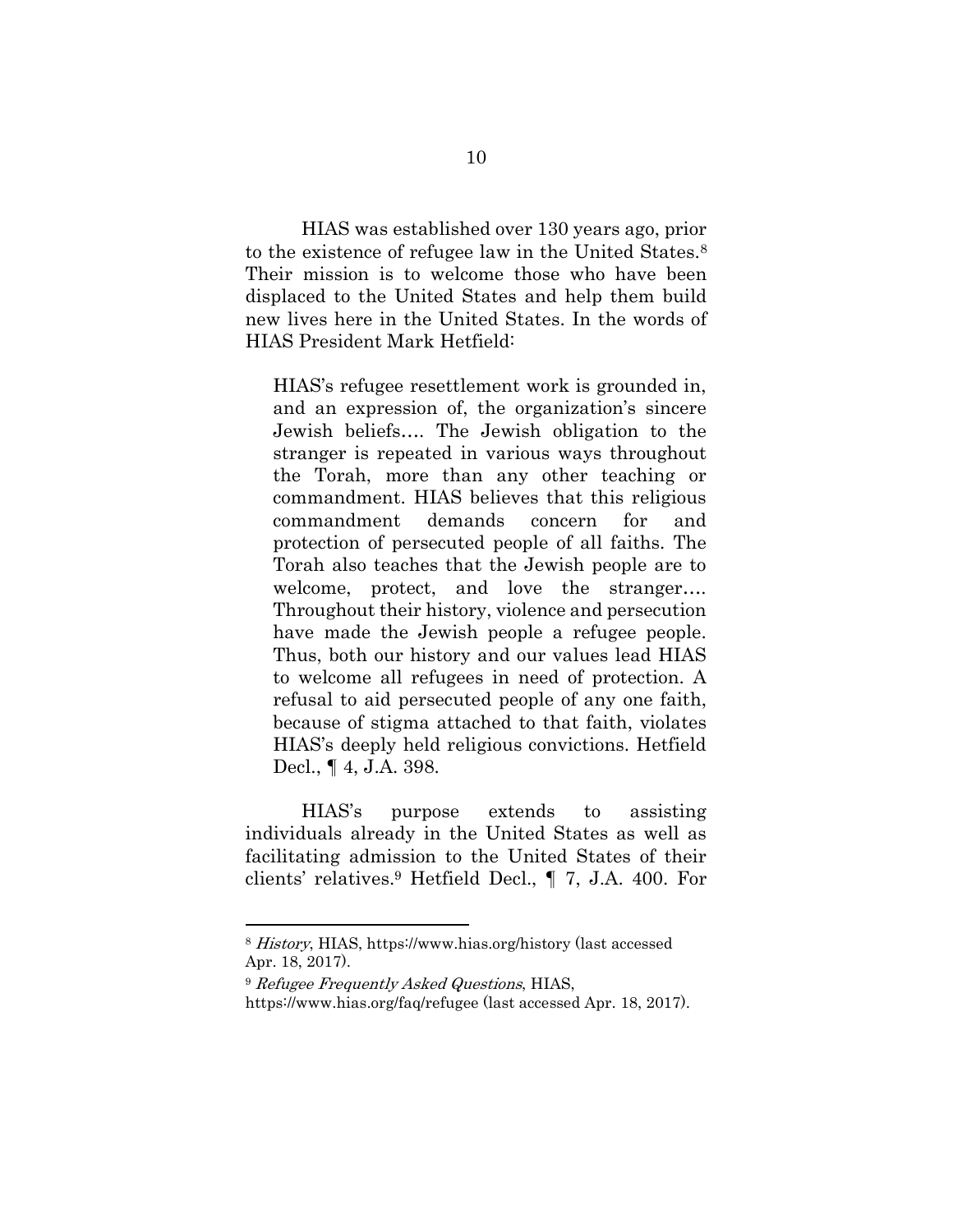example, HIAS is integral in assisting its clients' petitions for their children and other relative minors to immigrate here. Hetfield notes, "[t]hese children remain in vulnerable and dangerous situations in their home countries, despite having been approved for refugee status and their U.S. family members are forced to endure continued separation from and concern for these children." Hetfield Decl., ¶ 27, J.A 411.

HIAS also provides training to help newly arrived immigrants "understand how American customs and culture differ from their native land," and invests in long-term support and guidance for these individuals, "for up to five years after arrival."<sup>10</sup> HIAS's "largest source of funding" is directed towards new immigrants and displaced individuals, and is used for provision of housing, rent and utilities, food, medical care, case management, safety and cultural orientation, ESL classes, school, employment services, and other social services programs. Hetfield Decl. ¶ 9, J.A. 401. HIAS aims to assert its clients' rights, infringed upon by the Executive Order, so that it may continue to fulfill its mission in providing its clients with this comprehensive aid and continue unifying families.

<sup>10</sup> Welcome, HIAS, https://www.hias.org/welcome (last accessed Apr. 18, 2017).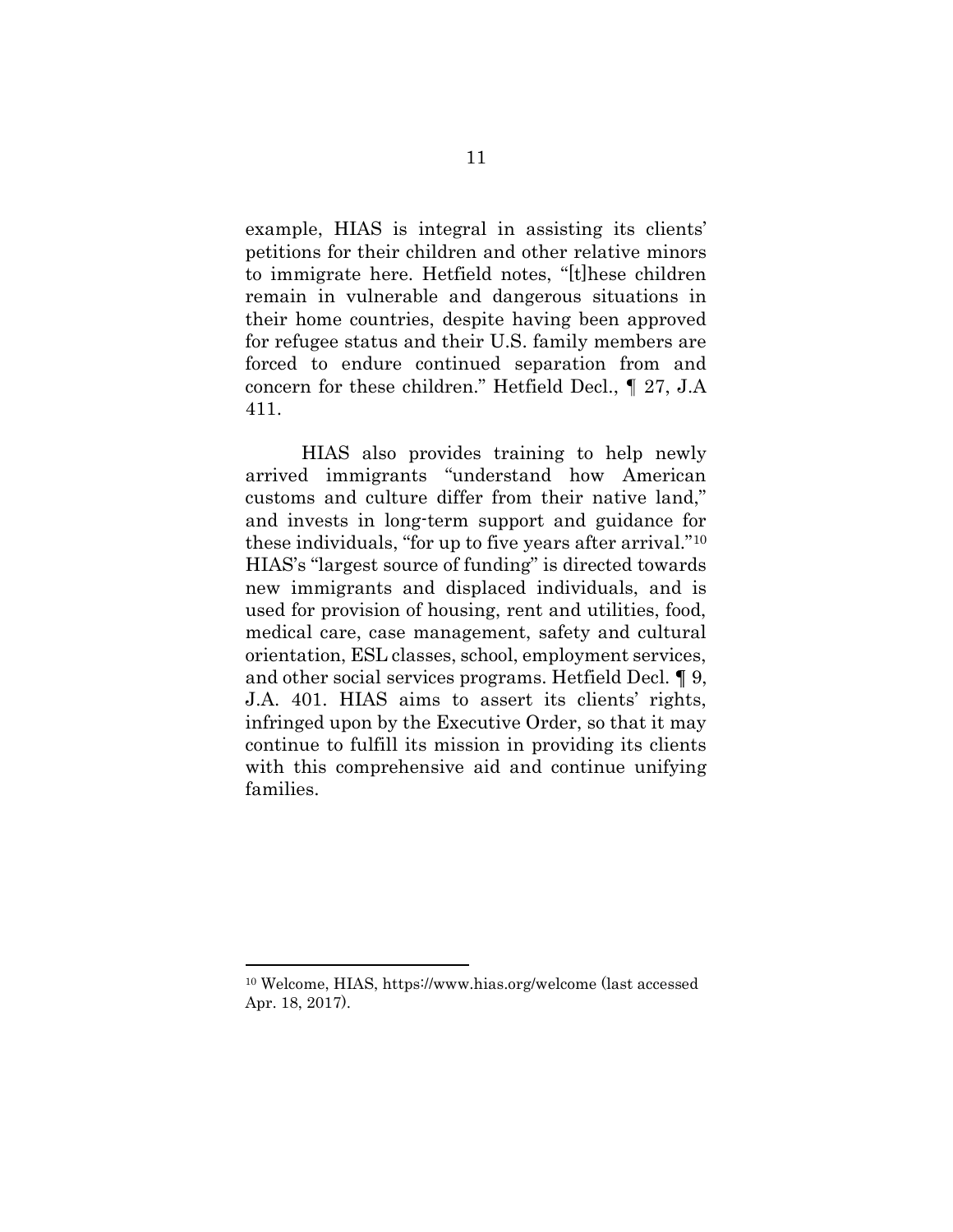IRAP was founded in 2008 "because of the clear obligations of Western countries, and the United States in particular, to provide relief to those who were unintended victims of the Iraq War."11 Its mission has since expanded "to provide and facilitate free legal services for vulnerable populations around the world, including refugees." Heller Decl., ¶ 4, J.A. 387. Its work also includes filing family reunification petitions for refugees, asylees, lawful permanent residents, and U.S. citizens for family members overseas, including those in the six Muslim-majority nations subject to the ban in Section 2(c). Heller Decl., ¶ 5, J.A. 387. IRAP advocates for "the world's most atrisk refugees, including LGBTI individuals, religious minorities subject to targeted violence, survivors of sexual and gender-based violence, children with medical emergencies for which local treatment is not available, and interpreters being hunted down by the Islamic State, militias, and the Taliban in retaliation for their work with the United States and NATO."<sup>12</sup>

Both IRAP and HIAS's missions are thus thwarted when the people they purport to serve, through family reunification and other services, are blocked from entering the country. Hetfield Decl., ¶ 4, J.A. 398; Heller Decl., ¶ 8, J.A. 388-89.

https://refugeerights.org/our-work/our-model/.

<sup>&</sup>lt;sup>11</sup> Our Model: The Evolution of IRAP, INTERNATIONAL REFUGEE ASSISTANCE PROJECT,

People We Serve, INTERNATIONAL REFUGEE ASSISTANCE PROJECT, https://refugeerights.org/who-weserve/ (last accessed Apr. 18, 2017).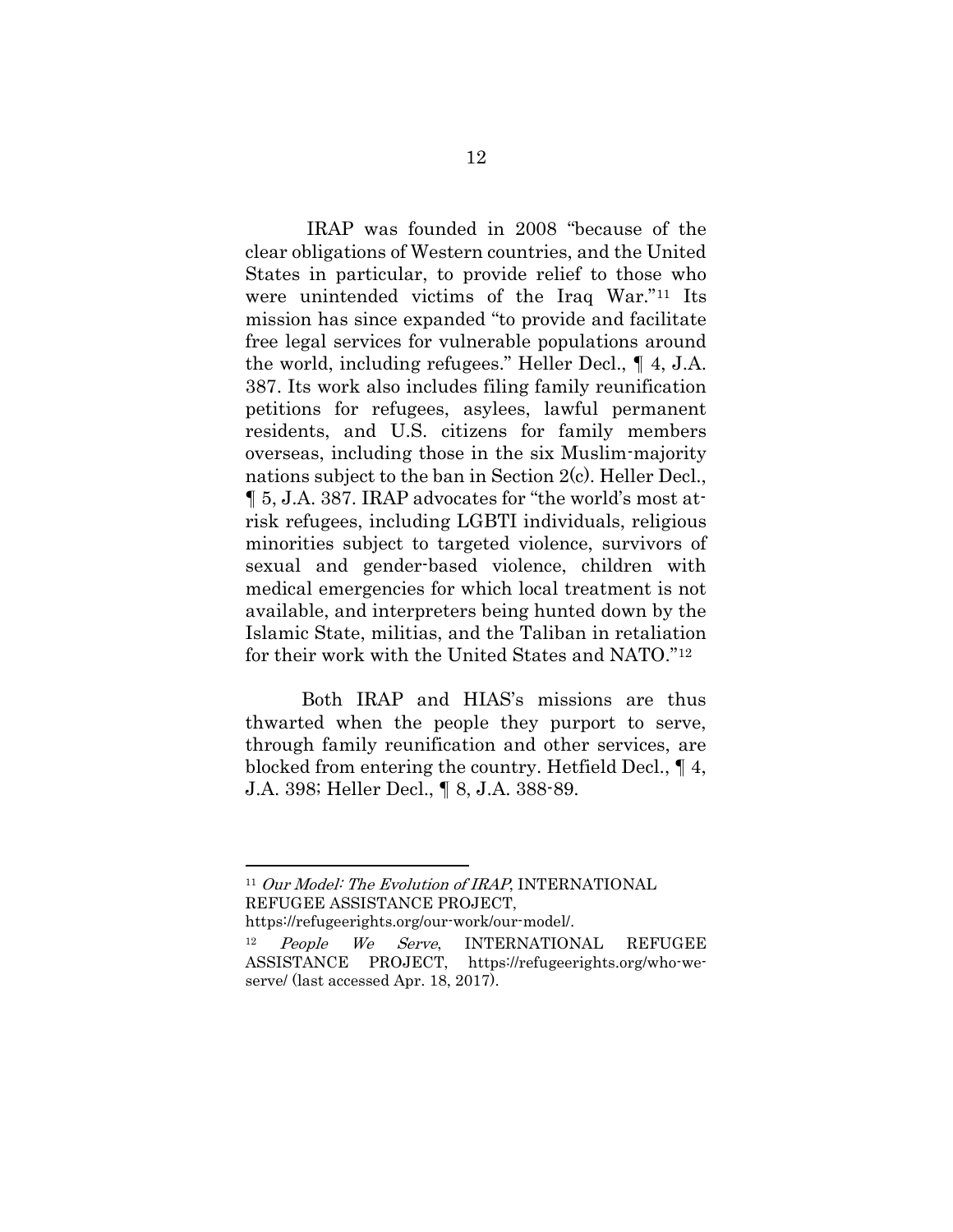Many of their clients impacted by Section 2(c) of the March 6 Executive Order both with respect to visa applicants as well as refugees who are unlikely to fall under case-by-case exceptions to the refugee ban if they are from one of the six countries. Hetfield Decl., ¶ 5, J.A. 398-99; Heller Decl., ¶ 7, J.A. 388. Thus, IRAP and HIAS are prevented from fulfilling their core mission if they cannot serve their clients due to the Executive Order.

IRAP and HIAS also suffer economic injuriesin-fact when their clients or clients' family members are prevented from entering the country. The nature of this prevention is economic because it constitutes a drain on their resources to manage hotlines, counsel clients, and dedicate time advising and warning clients of potential barriers they may face because of Section 2(c) of the Executive Order. See Heller Decl.  $\P\P$  8, 10-18, J.A. 388-93 (describing how IRAP's resources have been diverted because of the strain of serving as a fielding house to ensure safe arrival of people at airports who were members of the targeted countries); Hetfield Decl., ¶¶ 13-21, J.A. 403-08 (describing potential HIAS layoffs occurring as a result of the Executive Order and the diversion of resources from its core work).

When IRAP and HIAS suffer economic injury, their clients are also injured by the reduced services these organizations can provide them. For example, HIAS employees have already been laid off at a HIAS affiliate in Ohio. Id. Many staff who have lost their jobs work with refugees. Id. When sites are shuttered or their capacity is decreased, the local expertise and relationships are lost. Id. These clients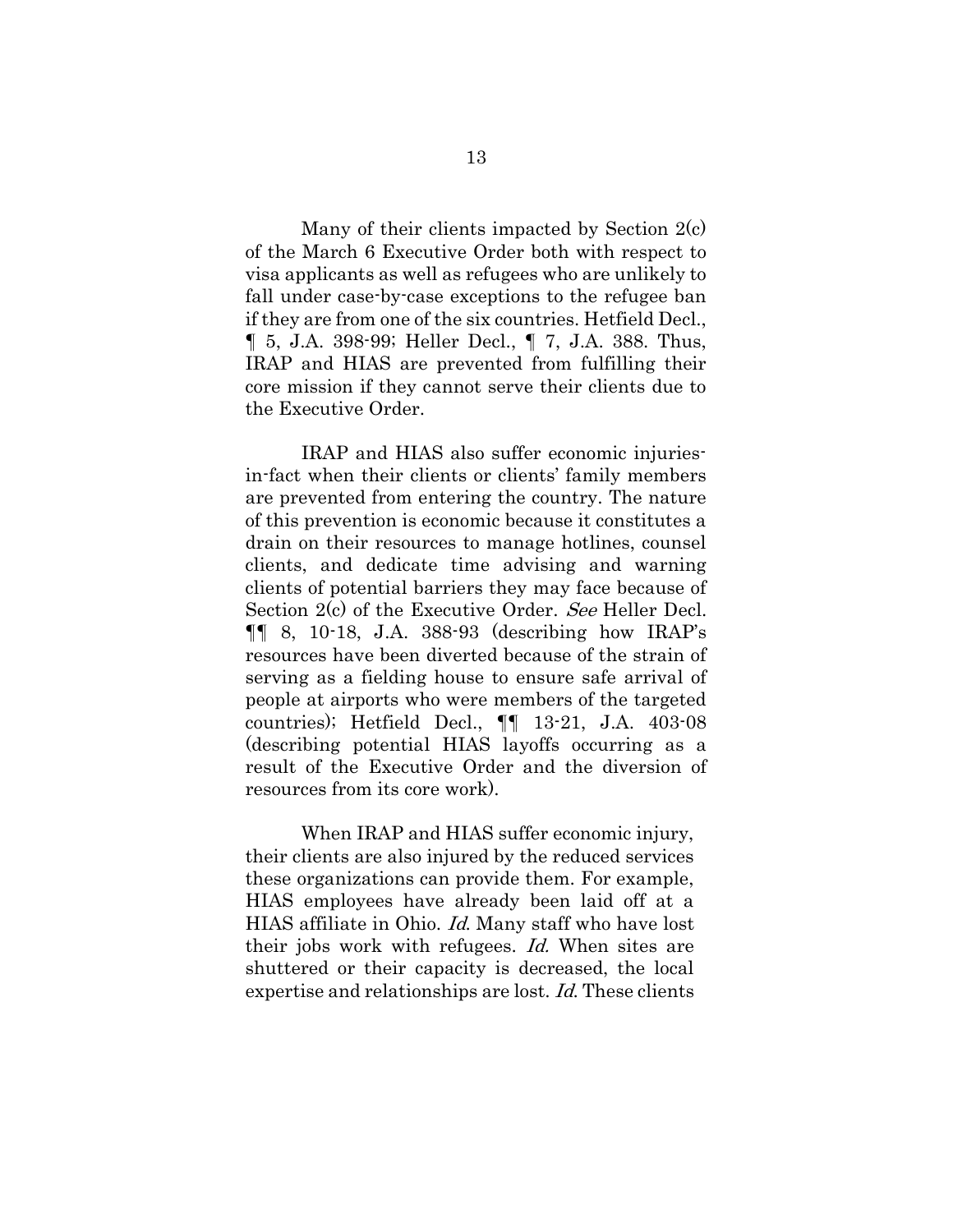are receiving, or will receive, diminished services as a result of the March 6 Executive Orders. Hetfield Decl., ¶ 22, J.A. 408. As a result of the January 27 and March 6 Executive Order, IRAP's resources have also been stretched. See Heller Decl.,  $\P\P$  8, 10-18, J.A. 388-93. Because these organizations are now devoting resources outside the scope of their normal work, they have limited capacity to take on new cases and ensure full representation of their clients. Id.

IRAP and HIAS also suffer injury because resources dedicated to assist clients in their resettlement in the United States can no longer be used for those clients when they are barred from entry into the country. The Supreme Court and the lower districts courts within this Circuit have both recognized this sort of drain on organizational resources as a cognizable injury-in-fact. See Havens, 455 U.S. 363, at 369–70 (finding that racial steering practices of real estate company frustrated a housing rights organization's counseling and referral services, causing a consequent drain on resources that was a cognizable injury); Equal Rights Ctr. v. Equity Residential, 798 F.Supp.2d 707, 722–23 (D. Mar. 2011) (citing Havens to find that disability discrimination by real estate company caused injuryin-fact to housing rights organization due to drain on resources).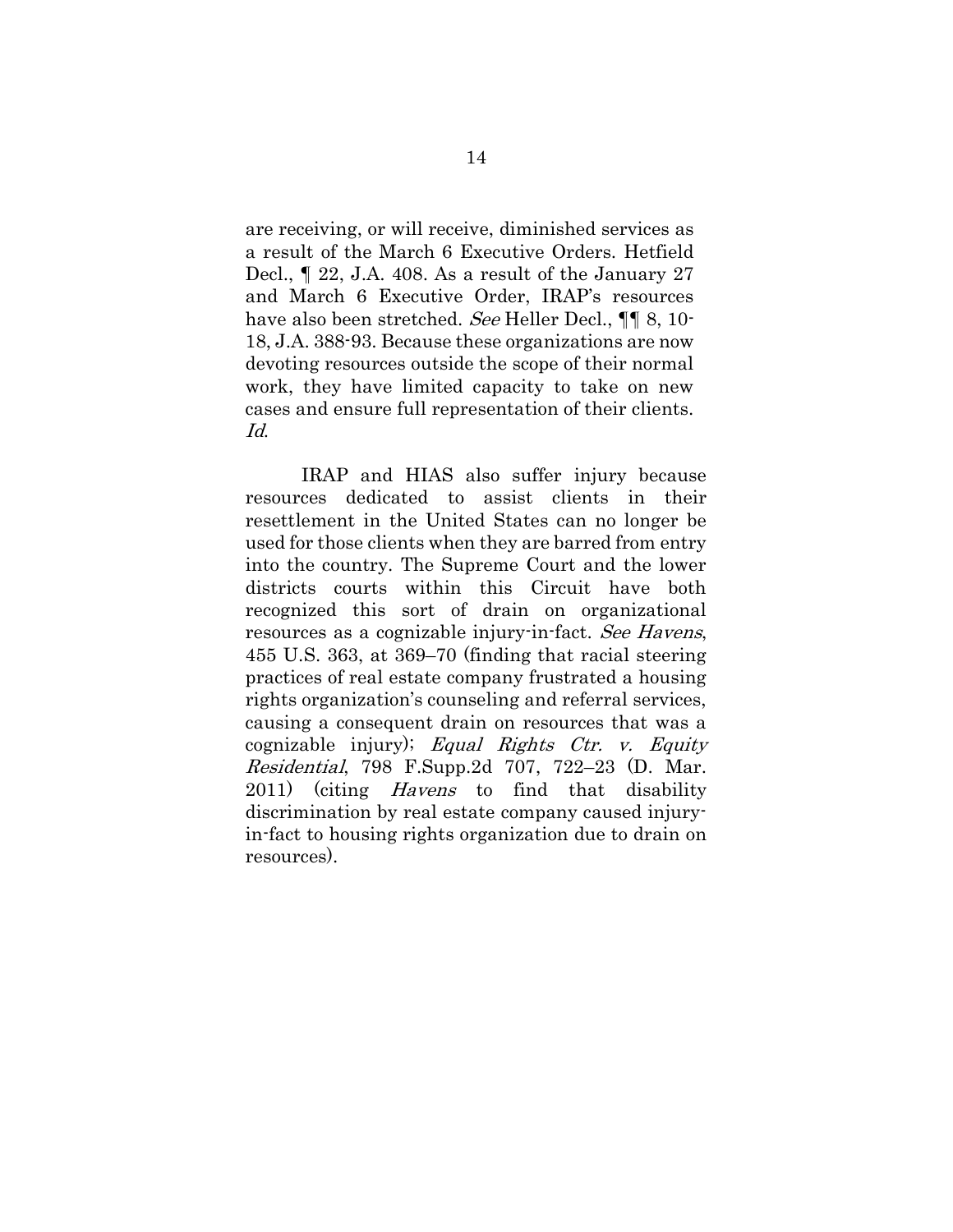### B. IRAP And HIAS Have A Close Relationship With The Third Parties Whose Rights They Are Vindicating.

The March 6 Executive Order is a direct attack on the very goals that IRAP and HIAS are working to achieve with their clients. As enshrined in each organization's purpose, and emblematic in their history, their relationships with their clients are so close that "the enjoyment of the right is inextricably bound up with the activity the litigant[s] wish[es] to pursue." Singleton v. Wulff, 428 U.S. 106, 113–15 (1976).

Courts' decisions have focused on the character of the relationship between the litigant and the rightholder. Singleton, for example, acknowledged the significant bond between physician and patient. See 428 U.S. at 117 (plurality opinion) ("[T]he physician is uniquely qualified to litigate the constitutionality of the State's interference with, or discrimination against, [the abortion] decision."). Similarly, the Court has recognized in the third-party standing context that an existing attorney-client relationship is sufficient for third-party standing. See Caplin  $\&$ Drysdale, Chartered, 491 U.S. at 623–624; Triplett, 494 U.S. at 720. Moreover, the Court has found an adequate "relation" between litigants alleging thirdparty standing and those whose rights they seek to assert when nothing more than a buyer-seller connection was at stake. See Carey, 431 U.S. at 683; Craig v. Boren, 429 U.S. 190, 195 (1976).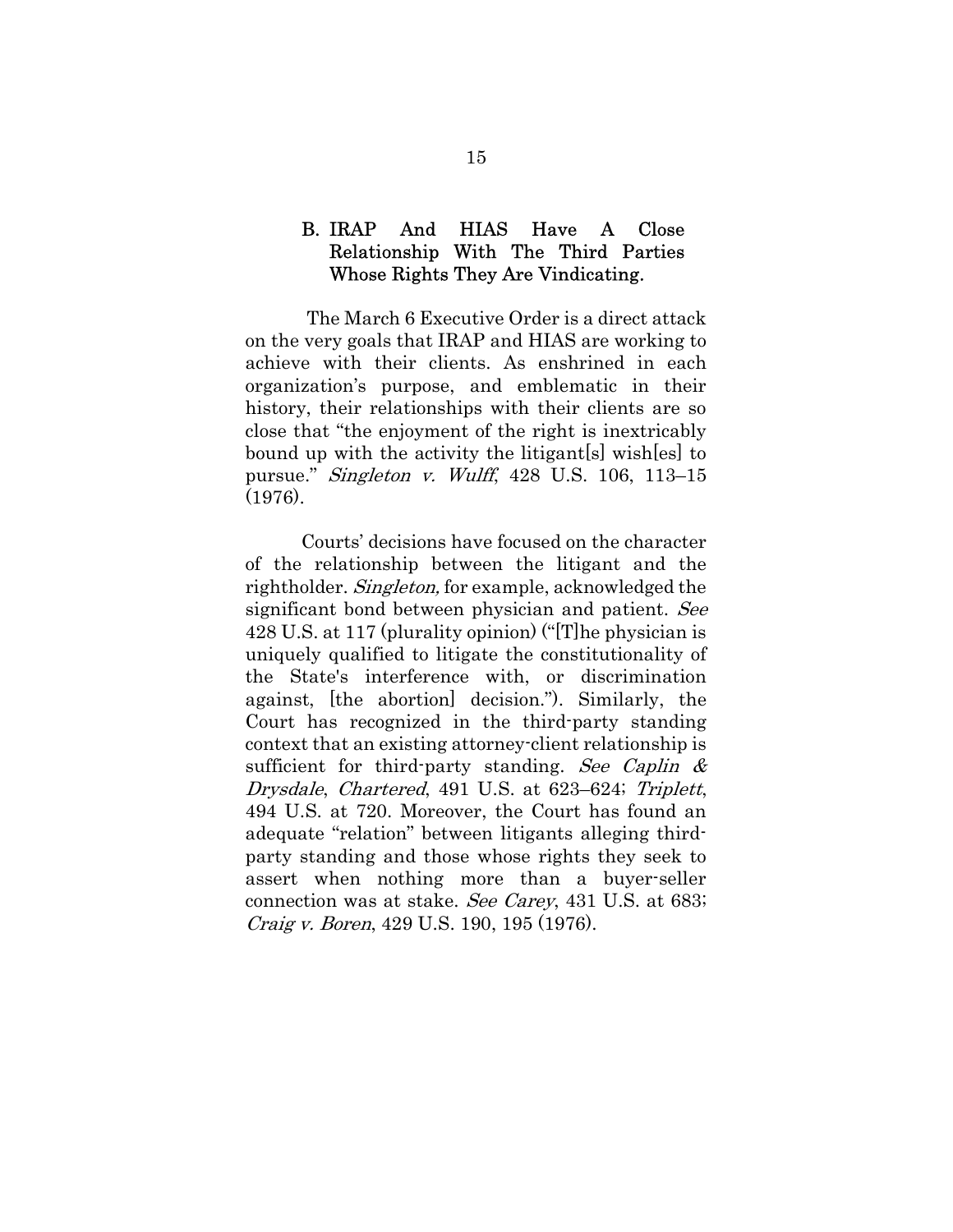The Executive Order stoked anti-Muslim sentiment and re-traumatized vulnerable populations—the very populations whose needs are at the core of the advocacy mission of IRAP and HIAS. As the legal advocates of these individuals, IRAP and HIAS have worked closely with them and are uniquely situated to litigate their concerns. *Singleton*, 428 U.S. at 115. Because of the March 6 Executive Order, IRAP and HIAS have clients whose constitutional rights "are likely to be diluted or adversely affected unless those rights are considered in a suit involving those who have [a] confidential relation to them," which both IRAP and HIAS develop while handling the sensitive claims of clients, many of whom are coping with the traumatic aftermath of enduring and surviving deadly conflict. Griswold v. Connecticut, 381 U.S. 479, 481 (1965) (determining that the defendant, a licensed physician, could assert their patients' privacy rights in court due to the confidential relationship that develops when a patient confides in their physician). Furthermore, in the context of ongoing attorney-client relationships, this is "sufficient to confer third-party standing." Kowalski v. Tesmer, 543 U.S. 125, 130–31 (2004).

IRAP and HIAS provide legal and resettlement services, help with family reunification, and advocate on behalf of people new to the United States. See Hetfield Decl. ¶ 7, J.A. 400; Heller Decl. ¶ 5, J.A. 387. But for the help of these organizations, these individuals and their family members would be unable to settle into new homes in the United States. See Eisenstadt, 405 U.S. 438 at 445 (third-party standing could be found where there was a "relationship between one who acted to protect the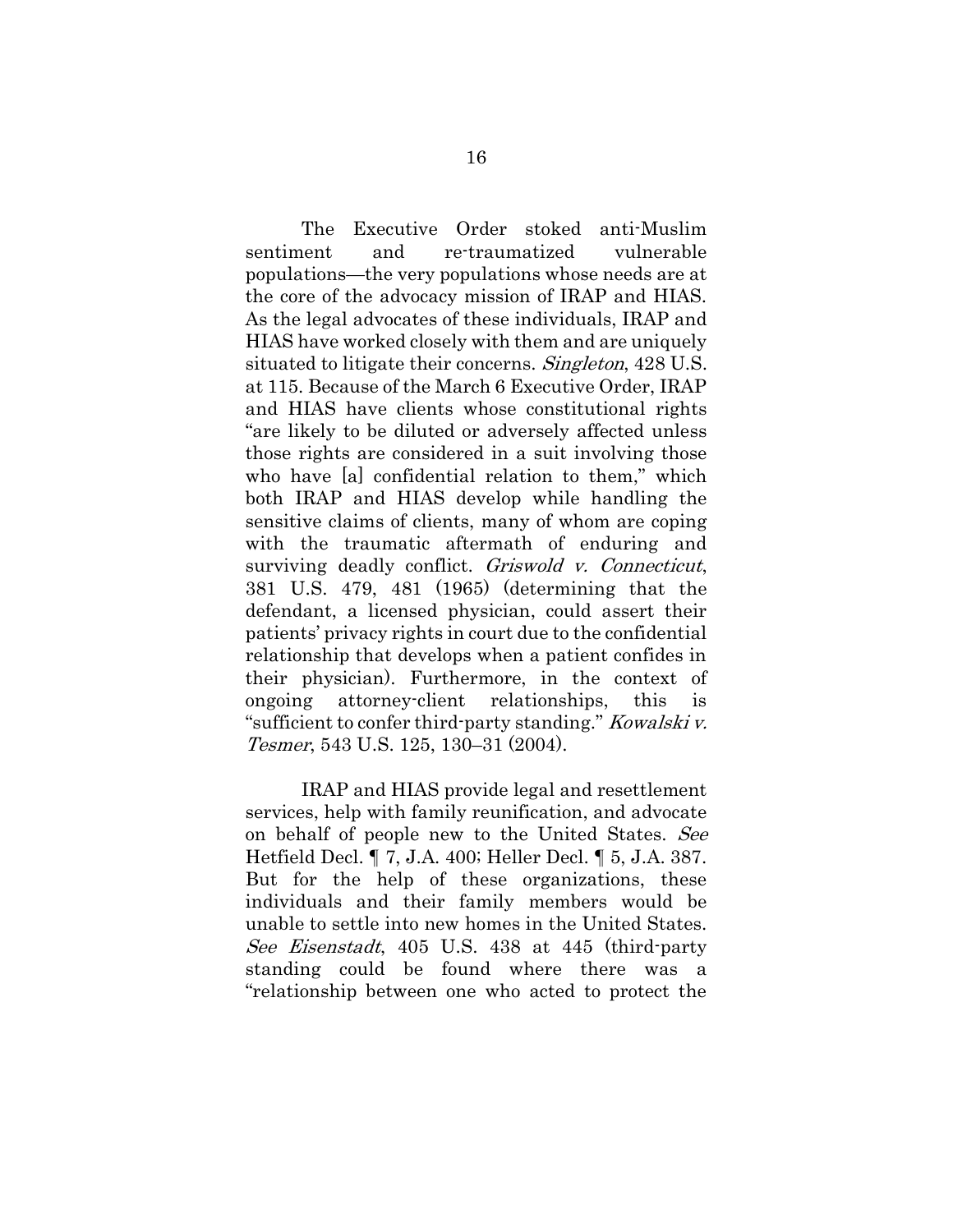rights of a minority and the minority itself," such as "that between an advocate of the rights of persons to obtain contraceptives and those desirous of doing so"). By violating these clients' constitutional rights, the March 6 Executive Order threatens the feasibility of IRAP and HIAS to continue their substantive work in providing comprehensive services for immigrants, including resettlement and family reunification, further demonstrating the close relationship between these individuals and IRAP and HIAS. See Exodus Refugee Immigration, Inc., 165 F.Supp.3d at 732 (finding that a refugee resettlement agency had standing to bring equal protection claims where a state directive denying it funding threatened its ability to serve its purpose and mission to provide a range of services to Syrian refugee clients).

Rather than address these concerns, the Government suggests that neither IRAP nor HIAS can meet third-party standing requirements because they purportedly fail to "identify a . . . client whom Section 2(c) would bar from entering." Pet'r Br. at 28 n.10. As an initial matter, however, the organizations have specified their relationship with such clients both clients who are refugees from the banned countries covered in Section 2(c) as well as clients who have family members in the banned countries who seek reunification. See Hetfield Decl. ¶¶ 24-25, 27, 30, 32-33, J.A. 409-14; Heller Decl. ¶¶ 5, 7, J.A. 386-87. Moreover, third-party standing does not require organizations to name specific individuals—such a requirement would defeat the purpose of third-party standing, which is to protect the rights of individuals who are hindered from bringing litigation in their own names. See infra II.C (discussing the hindrances faced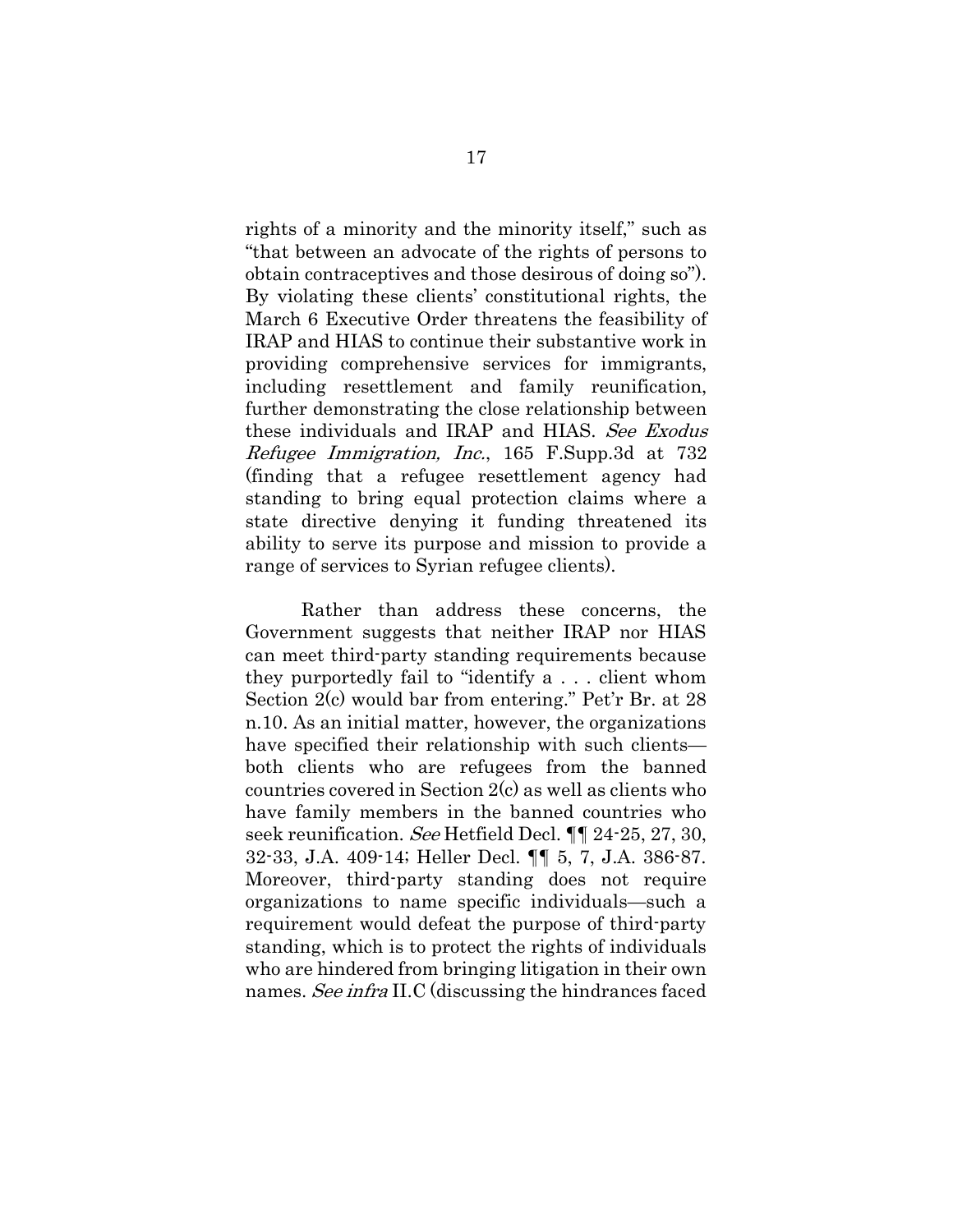by the clients of IRAP and HIAS). The test requires only that the organizations' relationships with their impacted clients are real and not hypothetical.

IRAP and HIAS's relationships with their clients are not conjectural or hypothetical, because these organizations have current and ongoing relationships with specific refugees and visa applicants affected by the March 6 Executive Order. See Exodus, 165 F.Supp.3d at 732. See also Hetfield Decl. ¶ 24-25, J.A. 409; Heller Decl. ¶¶ 5, 7, J.A. 263. They currently have clients from the banned countries who will not be able to seek the waivers purportedly available to them. Hetfield Decl. ¶ 24-25, J.A. 409-10; Heller Decl. ¶¶ 5, 7, J.A. 386-87. IRAP's and HIAS's work resettling and reuniting families separated by horrific circumstances, including torture and war, has become especially crucial in serving nationals from Iran, Libya, Somalia, Sudan, Syria, and Yemen. Id. The affected refugees and visa applicants, many of whom have fled persecution and are in the process of relocating to America, rely on their contacts at IRAP and HIAS to find community, to access resources, and to begin their new lives in the United States. Their reunification with family in the United States is dependent on the relief this Court could provide. Hetfield Decl. ¶ 25, J.A. 408-09; Heller Decl. ¶¶ 5, 15, 21–26, J.A. 386, 391, 393-95. These individuals, promised peace and safety in the United States, instead face chaos as a result of these two unconstitutional Executive Orders. IRAP and HIAS are the voices of their clients.

In sum, the missions of IRAP and HIAS are inextricably bound up with their clients' enjoyment of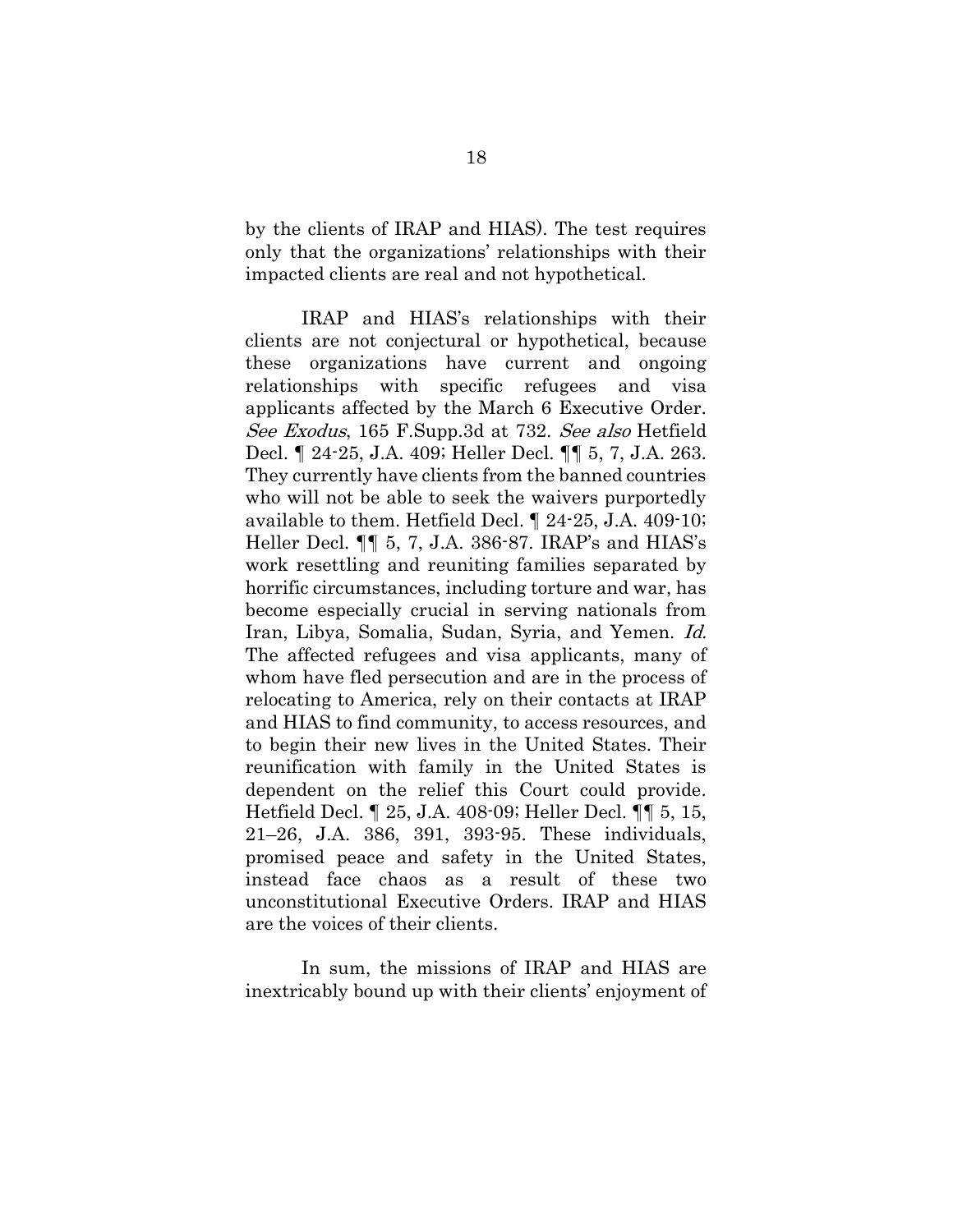their constitutional rights. HIAS CEO Mark Hetfield notes, "[t]he way we describe ourselves is that we used to resettle refugees because they were Jewish; now we resettle refugees because we are Jewish."13 IRAP and HIAS have ongoing, close relationships with some of the most vulnerable individuals here in the United States who rely on IRAP and HIAS to rebuild their lives and provide them with the tools they need to survive and thrive here.

### C. IRAP And HIAS Litigate On Behalf Of Individuals Who Face Hindrances In Asserting Their Rights.

The final prerequisite for third-party standing is that the first party be hindered from asserting its rights. IRAP and HIAS are seeking to vindicate the rights of clients who are hindered from asserting their rights. See Heller Decl., J.A. 270. It is appropriate for a third party to raise a claim when the directly affected individuals face "some hindrance" in asserting their constitutional rights. The litigant becomes, by default, the right's best available proponent. See Singleton, 428 U.S. at 116; Exodus Refugee Immigration, Inc., 165 F.Supp.3d at 732.

IRAP and HIAS work closely with and represent individuals here in the United States who are petitioning for relatives abroad to join them. See Hetfield Decl. ¶ 5, J.A. 287; Heller Decl., ¶¶ 5, 10, 19, J.A. 387-88, 390, 393. As explained below, many of

<sup>&</sup>lt;sup>13</sup> Lizzy Ratner, The Last Time We Closed The Gates, THE NATION, Feb. 24, 2017, at 20, 24.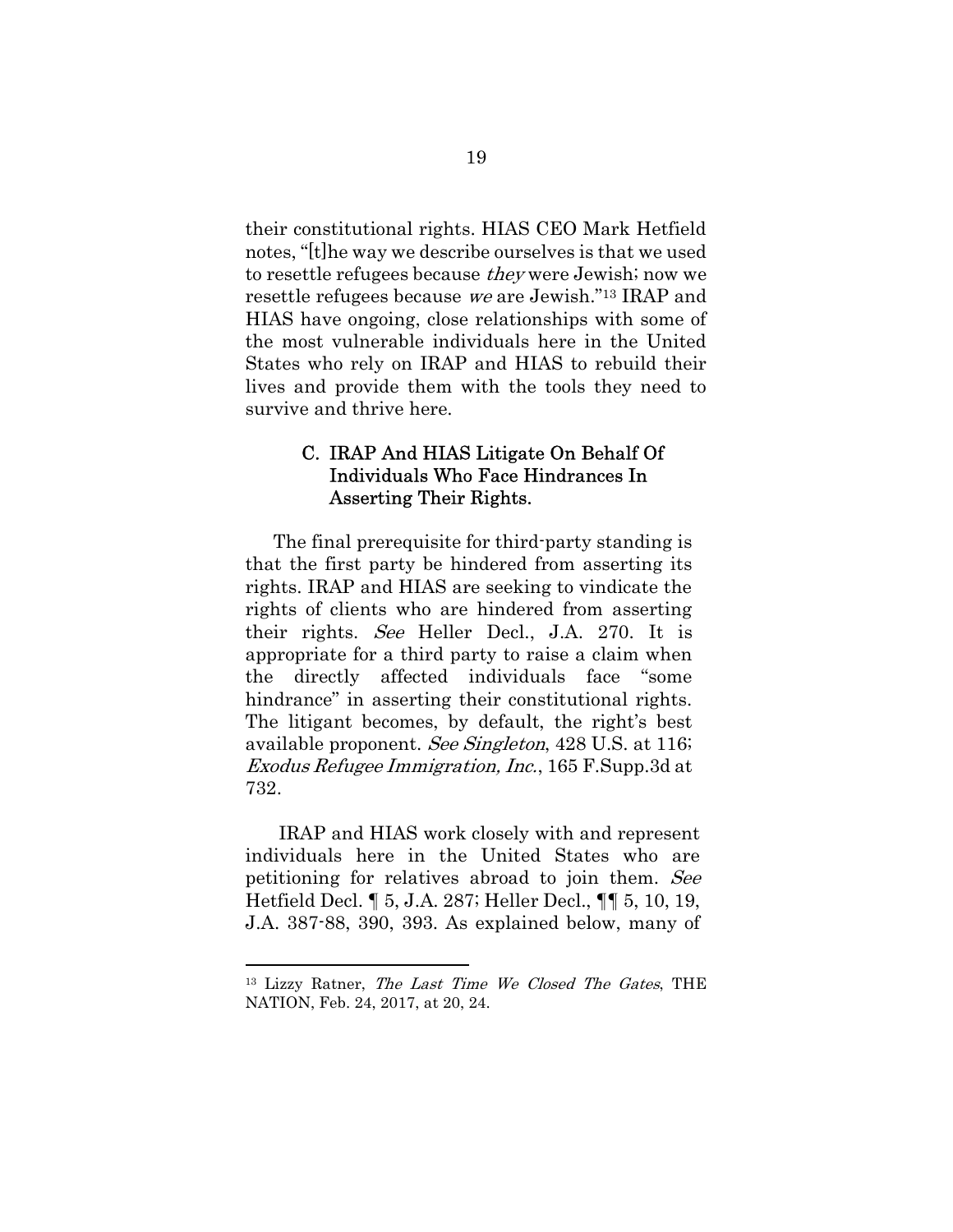these individuals here in the United States face hindrances that prevent them from coming forward in this suit, including both a chilling effect stemming from anti-Muslim immigrant sentiment and violence against those perceived to be Muslim, as well as practical barriers that hinder bringing suit.

### 1. The Executive Order Has Resulted In A Chilling Effect, Which Courts Have Recognized As A Hindrance.

The clients of IRAP and HIAS have suffered serious chilling effects that hinder them from asserting their rights directly. Historically, courts have taken an expansive view of what constitutes hindrance, requiring "some hindrance" but not an absolute bar from suit. Powers, 499 U.S. at 411; see also Pa. Psychiatric Soc'y v. Green Spring Health Servs., Inc., 280 F.3d 278 (3d Cir. 2002) ("A party need not face insurmountable hurdles to warrant third-party standing."). In *Singleton*, the Supreme Court recognized that the obstacles confronting women when challenging an abortion statute were not overwhelming but nevertheless constituted a sufficient impediment. *Singleton*, 428 U.S. at 117. These hindrances included the chilling effect stemming from the desire to protect one's privacy from the publicity of a court suit, and imminent mootness of any woman's claim. The suit could have been brought under a pseudonym or as a class, but the Court found there was "little loss in terms of effective advocacy from allowing its assertion by a physician." Id. at 106. In this case, IRAP and HIAS play a similar role as the physician in Singleton.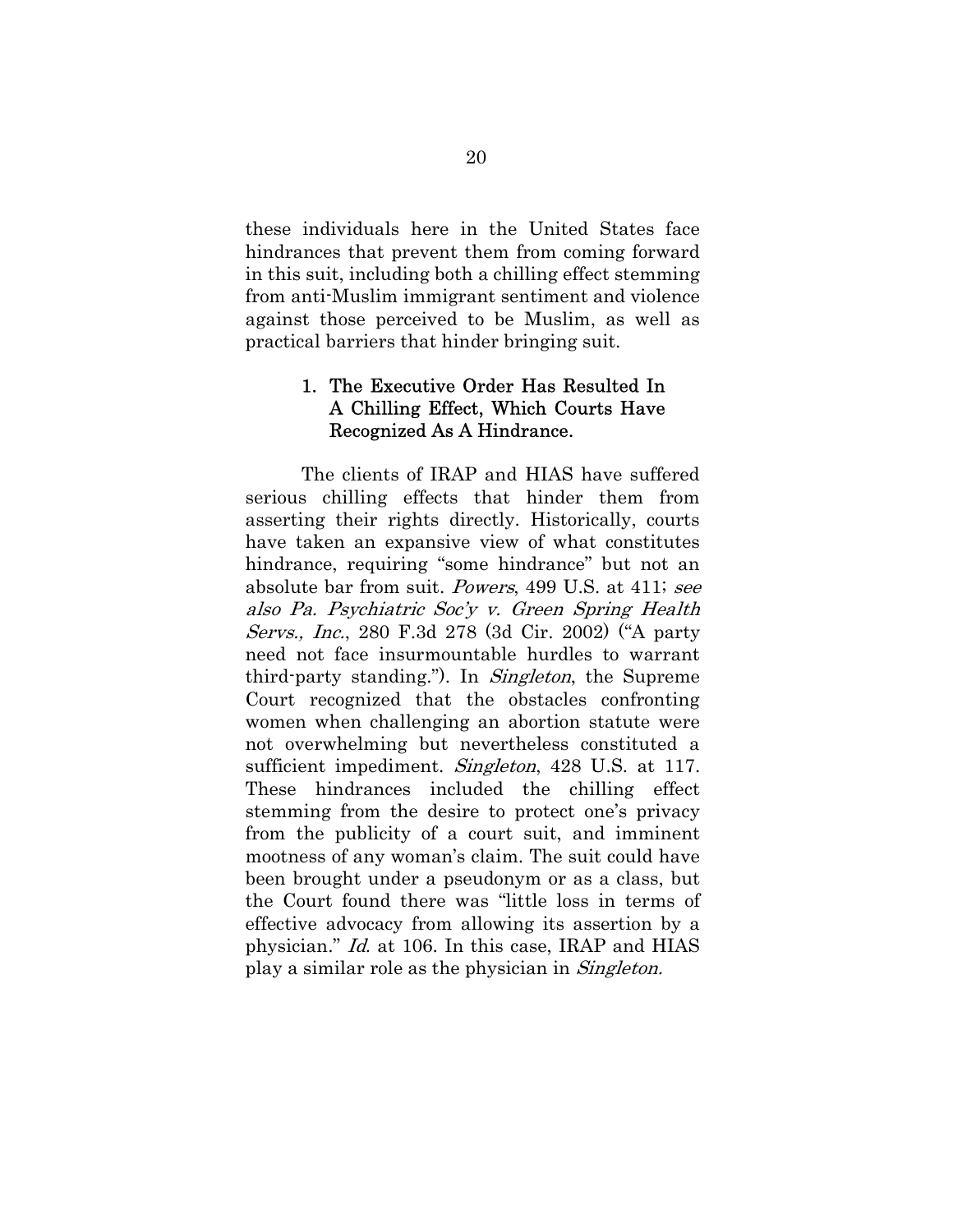Since the beginning of his campaign and subsequent election, President Trump has been outspoken in his desire to prevent Muslims from entering the country. See Order Granting Preliminary Injunction, p. 7-10. Muslims today live in fear of targeting by both the current presidential administration as well as by other individuals emboldened by the President's campaign promises for a "complete shutdown" on Muslim immigration to the United States and as a "Muslim registry."14 The number of anti-Muslim hate groups in the U.S. has tripled in the last year.15 This growth has been accompanied by a large uptick in hate crimes targeting Muslims, including an arson attack that destroyed a mosque in Victoria, Texas just hours after the Trump Administration announced the first Executive Order banning individuals from predominantly Muslim countries.16 In February 2017,

<sup>&</sup>lt;sup>14</sup> Donald J. Trump, Statement on Preventing Muslim Immigration, DONALDJTRUMP.COM (Dec. 7, 2015), https://www.donaldjtrump.com/pressreleases/donald-j.-trumpstatement-on-preventing-muslim-immigration; see also Eric Lichtblau, Hate Crimes Against Muslims Most Since Post 9-11 *Era*, N.Y. TIMES (Sept. 17, 2016), https://www.nytimes.com/2016/09/18/us/politics/hatecrimesamerican-muslims-rise.html (describing rise in hate crimes against Muslims in the United States). <sup>15</sup> Hate Groups Increase for Second Consecutive Year as Trump Electrifies Radical Right, SOUTHERN POVERTY LAW CENTER (Feb. 15, 2017), https://www.splcenter.org/news/2017/02/15/hate-groupsincrease-second-consecutive-year-trump-electrifies-radicalright.

 $16$  *Id. See also* Issac Chotiner, *Donald Trump & the Spike in Anti*-Muslim Hate Crimes in the U.S., SLATE (May 9, 2016), http://www.slate.com/blogs/the\_slatest/2016/05/09/donald\_trum p\_and\_the\_rise\_of\_anti\_muslim\_hate\_crimes.html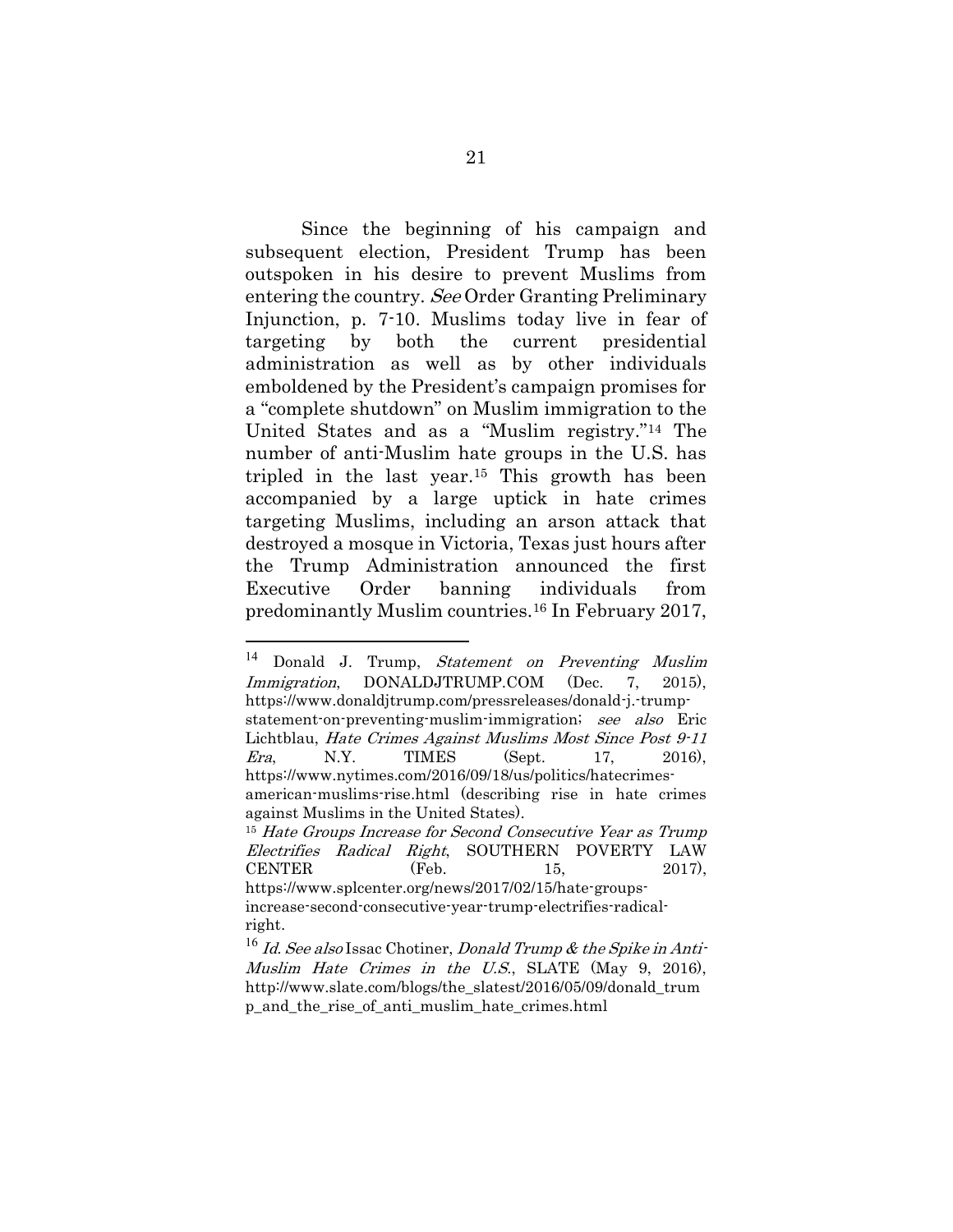two Indian immigrants in Kansas City were shot, one fatally, after being asked if they had visas and being told by the shooter "get out of my country."17 Multiple witness accounts confirm that the shooter believed that the men were Iranian.18 Anti-Muslim and antiimmigrant bigotry have also affected those involved in litigation that seeks to uphold the constitutional rights of individuals affected by both Executive Orders. Individuals who have come forward to challenge both Executive Orders have faced harassment.19 Anti-Muslim sentiment has also been directed at the federal judiciary. The day after the First Executive Order was signed, Judge Ann Donnelly, sitting in the Eastern District of New York, issued an order prohibiting the deportation of individuals detained at airports nationwide. Her decision drew the ire of anti-immigrant nationalists who published her phone number, her husband's name, and described her and those who supported her appointment using racial epithets and anti-Semitic

 $\overline{a}$ 

<sup>&</sup>lt;sup>17</sup> John Eligon et al., *Hate Crime Is Feared as Two Indian* Engineers Are Shot in Kansas, N.Y. TIMES (Feb. 24, 2017), https://www.nytimes.com/2017/02/24/world/asia/kansas-attackpossible-hatecrime-srinivas- kuchibhotla.html

<sup>18</sup> Samantha Schmidt, Suspect in Kansas Bar Shooting of Indians Apparently Thought They Were Iranians, WASH. POST (Feb. 28, 2017),

https://www.washingtonpost.com/news/morningmix/wp/2017/02/ 28/suspect-in-kansas-bar-shooting-of-indians-apparentlythought-they-were-iranians/?utm\_term=.314bb587a0c7.

 $19$  Vivian Yee, Meet the Everyday People Who Have Sued Trump. So Far, They've Won, N.Y. TIMES (Mar. 29, 2017), https://www.nytimes.com/2017/03/29/us/trump-travelban.html? r=1.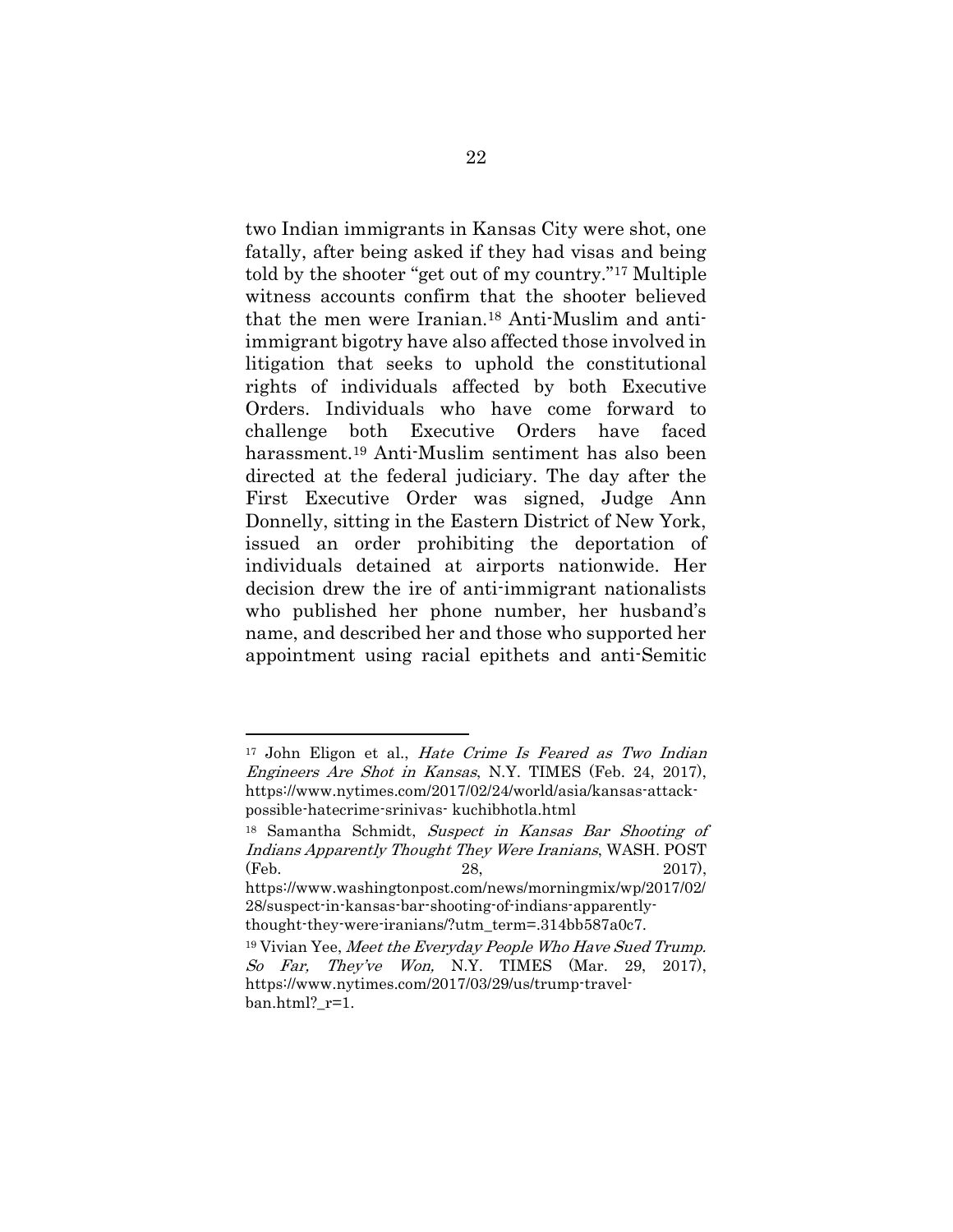language.20 President Trump himself has referred to Judge James Robart, who issued an order temporarily restraining the First Executive Order, as a "so-called judge."21 This climate and anti-Muslim sentiment has persisted since the Second Executive Order. Judge Derek Watson, sitting on the District Court in Hawai'i, received death threats after he issued an order enjoining implementation of the March 6 Executive Order.<sup>22</sup>

This hostile environment has sparked fear in many immigrants of Muslim faith. As noted by HIAS's executive director: HIAS's Muslim clients have been marginalized in their communities as a result of the Executive Order. Clients report feeling that everyone wants to fight with them, and describe rumors of various attacks on mosques and other Muslims. A HIAS client, Fawzia, for example, reports that her niece and sister, who are both in middle school, were attacked at school. See Hetfield Decl., ¶¶ 30, 37, J.A. 411, 415. HIAS clients report feeling isolated and anxious about their situation and the future for their refugee relatives. Id. Amidst this fear, many IRAP

<sup>20</sup> Ryan Lenz, Daily Stormer Targets Federal Judge's Ruling Against Trump's Muslim Ban, SOUTHERN POVERTY LAW CENTER (Feb. 1, 2017), https://www.splcenter.org/hatewatch/2017/02/01/daily-stormertargets-federal-judges-ruling-against-trumps-muslim-ban.

<sup>21</sup> See Dean Obeidallah, Donald Trump's Most Bone-chilling Tweet, CNN (Feb. 6, 2017), http://cnn.it/2kFMEsG.

<sup>22</sup> Max Greenwood, Judge Who Blocked Second Travel Ban Getting Death Threats, THE HILL (Mar. 24, 2017 10:58 AM), http://thehill.com/blogs/blog-briefing-room/news/325614-federaljudge-who-blocked-second-travel-ban-received-threats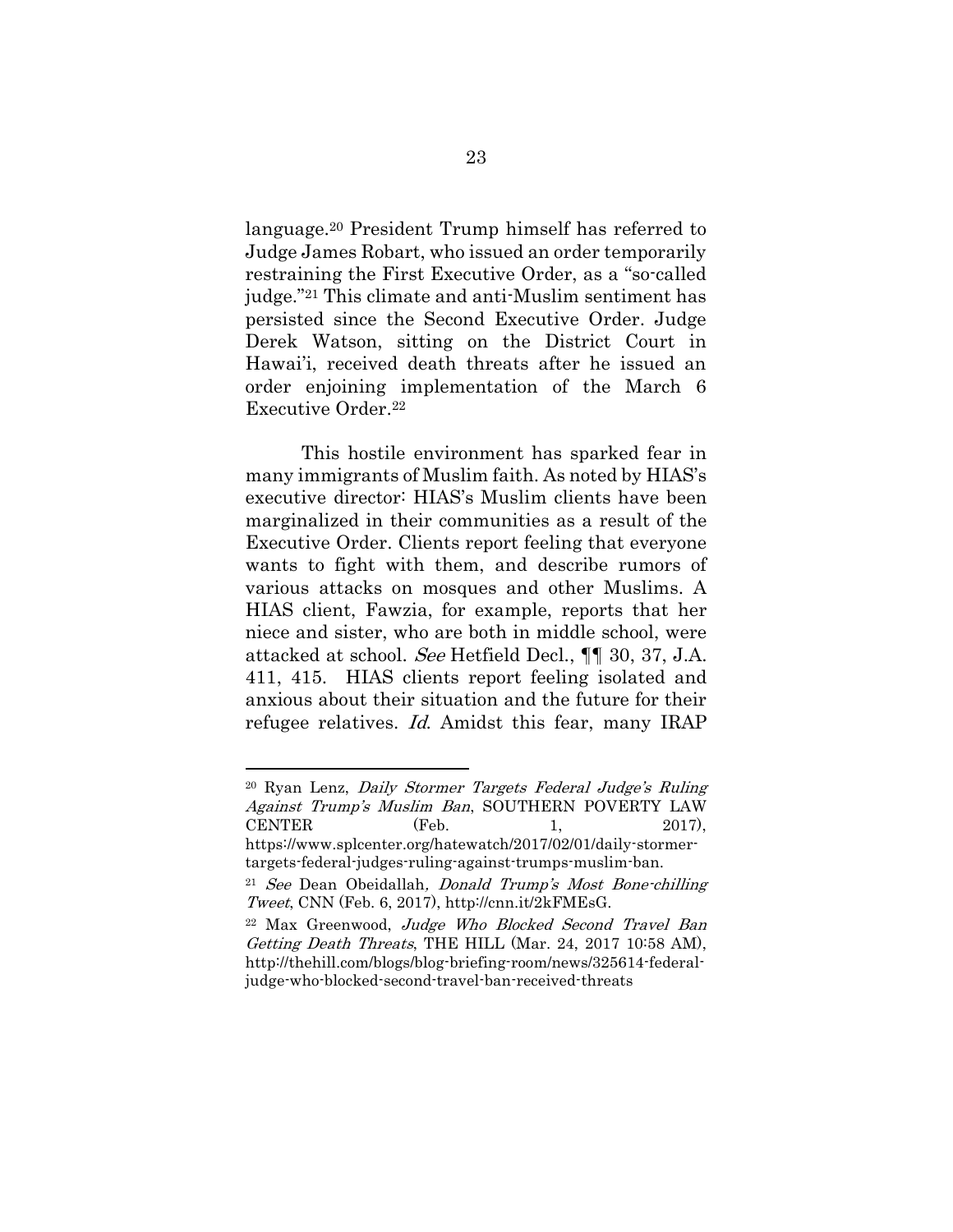and HIAS clients are chilled from coming forward to assert their rights. Heller Decl., ¶ 27, J.A. 395-96. This desire to stay out of the spotlight during this time is particularly salient given the fact that many of these refugees and other visa applicants are recent arrivals from countries where they faced political or religious persecution. Id.

In a recent decision granting third-party standing to a resettlement agency that worked with Syrian refugees, a federal court noted the "significant hindrances" that the refugees faced in bringing suit themselves. These included the need that the refugees felt to 'lay low' and not draw attention to themselves" and the reticence that many likely felt to bring suit in a hostile political environment. Exodus Refugee Immigration, Inc. v. Pence, 165 F.Supp.3d 718, 732 (S.D. Ind. 2016), aff'd, 838 F.3d 902 (7th Cir. 2016). The added attention that the refugees received from government officials and the media made their desire to refrain from threats coming forward "particularly salient." Id. In Exodus, this chilling effect was enough to satisfy the genuine obstacle prong of the third-party standing test.

The publicity around the legal battles for both the initial Executive Order as well as the March 6 Executive Order has also further chilled IRAP's and HIAS's clients. Courts have found that the chilling effect created by the publicity of a legal battle is a sufficient hindrance to allow third-party standing. Pa. Psychiatric Soc'y, 280 F.3d at 290 (allowing a nonprofit to bring claims on behalf of individuals receiving mental health services because the "stigma associated with receiving mental health services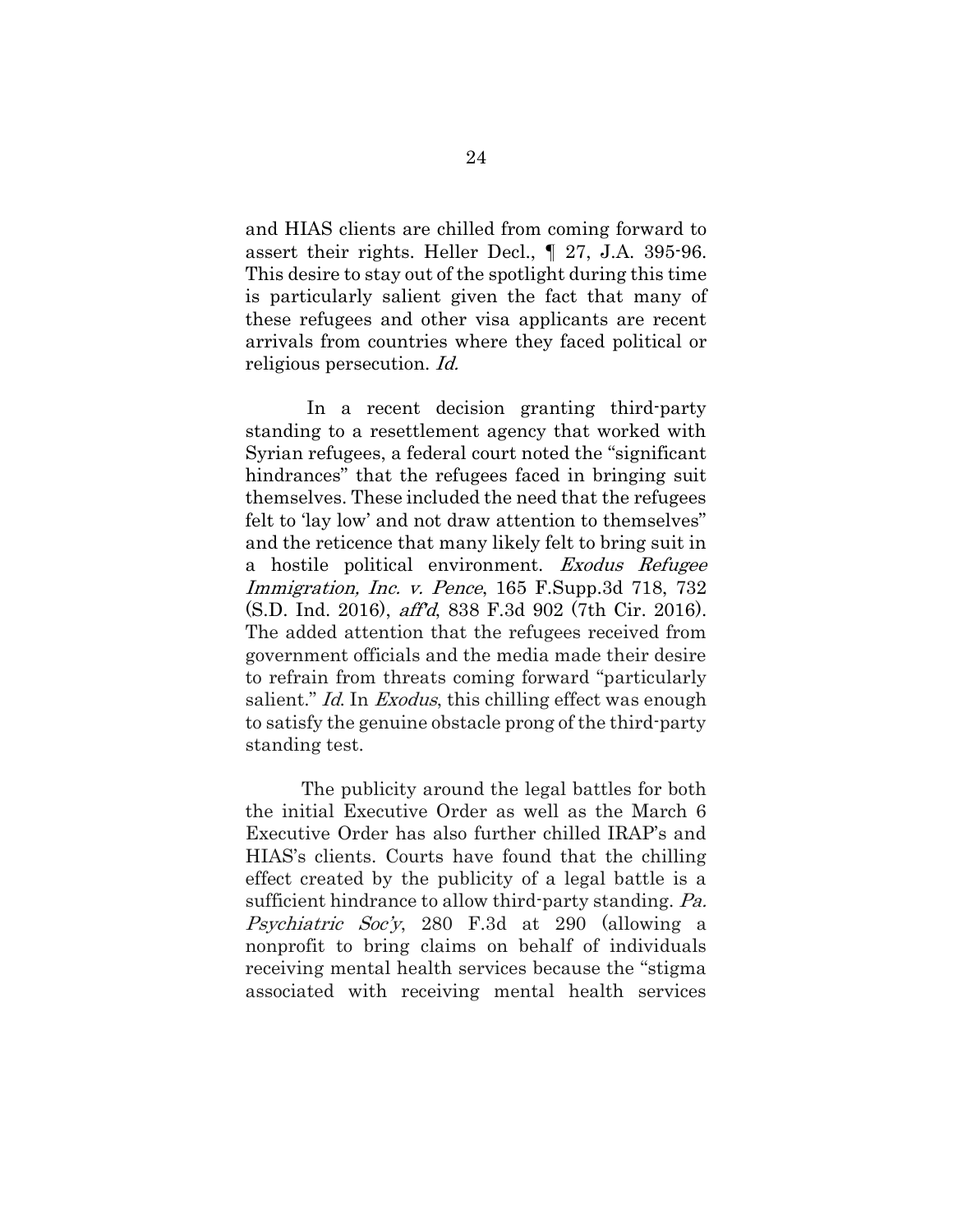presents a considerable deterrent to litigation"); Singleton, 428 U.S. at 117 (plurality opinion) (noting a woman may choose not to assert her right to an abortion because she is chilled by the desire to protect the privacy of her decision from the publicity of a court suit, even if suit is brought under pseudonym); NAACP v. Alabama, 357 U.S. 449 (1958) (compelled disclosure of NAACP membership list would have the effect of suppressing legal association among members); *Exodus Refugee Immigration*, *Inc.*, 165 F.Supp.3d at 732 (publicity from litigation on part of Syrian refugees constituted a hindrance to parties asserting their own rights).

The publicity of a lawsuit is particularly chilling for those clients of IRAP and HIAS who are petitioning for their loved ones to join them in the United States. See Hetfield Decl. ¶¶ 30, 32, 33, 37, J.A. 412-14; Heller Decl. ¶ 27, J.A. 395-96. The process for these individuals is already fraught with uncertainty, especially because visa approval petitions are discretionary. Many individuals may fear that putting their name on a high-profile lawsuit could result in adverse treatment for their family members in the visa process on pretextual grounds with little course for redress. For many, the risks of litigation are just too high.

### 2. IRAP And HIAS Clients Face Additional Genuine Obstacles Including Psychological, Cultural And Financial Barriers.

Many of IRAP's and HIAS's clients come from countries where standing up to government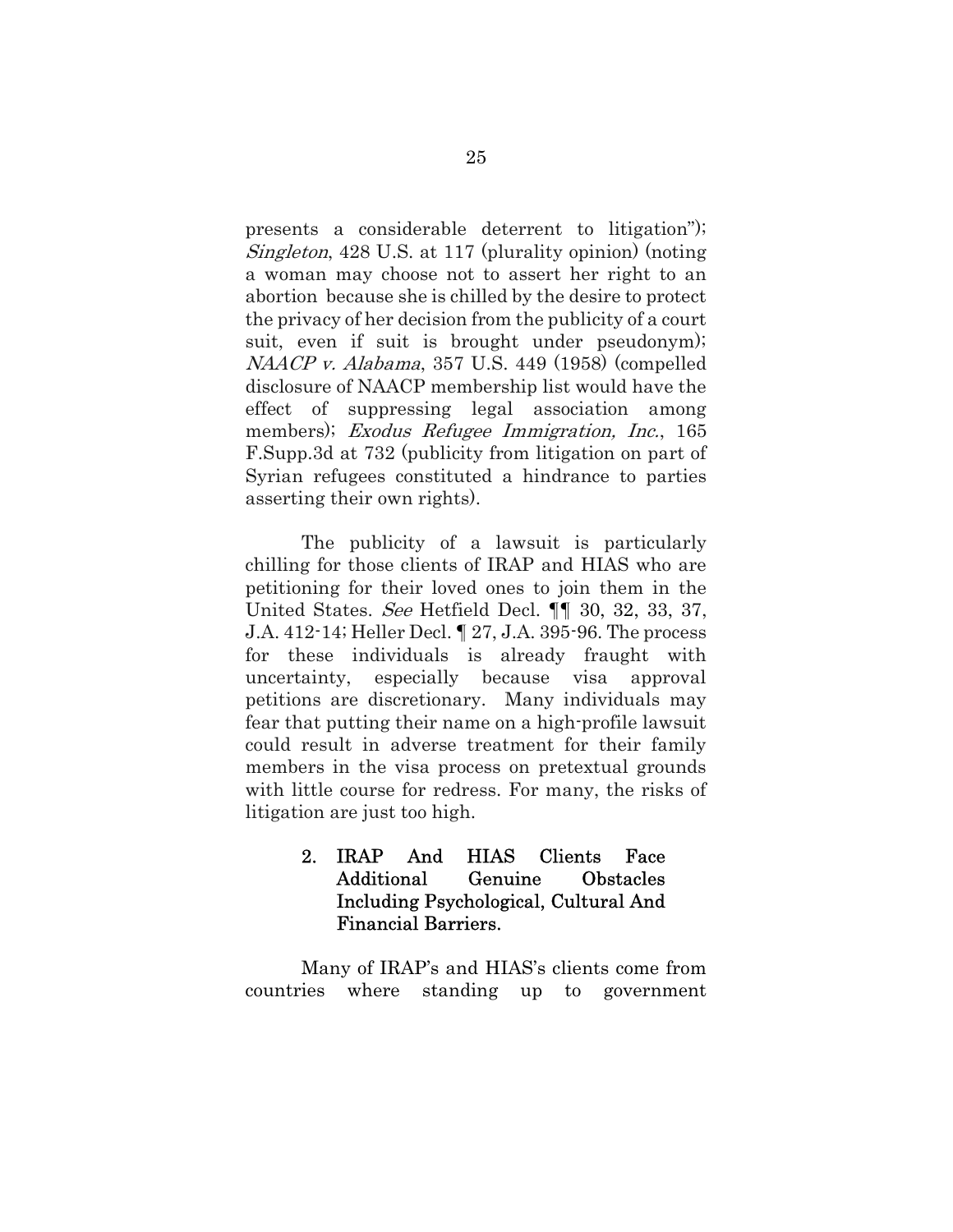wrongdoing would be to put oneself in harm's way. See Heller Decl. ¶ 27, J.A. 396-97. The March 6 Executive Order affects all visa holders from the six banned countries, which, the government itself acknowledges, are countries with longstanding civil conflict. See Exec. Order No. 13780, Protecting the Nation from Foreign Terrorist Entry into the United States, 82 Fed. Reg. 13,209, 13,210 (Mar. 9, 2017). Expecting such individuals to shed those fears shortly after arrival in the United States is unrealistic, particularly now, when they are considered suspect because of their religion, ethnicity, and immigration status.

Scholars have recognized the obstacles that individuals who have suffered from trauma face in making legal claims.22 Survivors of war, torture, displacement and other forms of trauma face a serious possibility of re-traumatization when they appear in court.23 Part of IRAP and HIAS's client base includes individuals in the Direct Access ("USRAP") program and Special Immigrant Visa ("SIV") program who worked with the U.S. Armed Forces and U.S. government as contractors, translators or interpreters abroad. Hetfield Decl. ¶ 5, J.A. 398-99; Heller Decl. ¶ 26, J.A. 395 ("Our clients in USRAP and our Special Immigrant Visa programs are seeking resettlement to the U.S. as a safe haven but now feel threatened by the only safe option available to them."). Many of their clients have "suffered extreme trauma, often at the hands of government officials." Heller Decl., ¶ 27, J.A.

<sup>22</sup> Jessica Mayo, Court-Mandated Story Time: The Victim Narrative in U.S. Asylum Law, 89 WASH. U. L. REV. 1485, 1503 (2012).

<sup>23</sup> Id.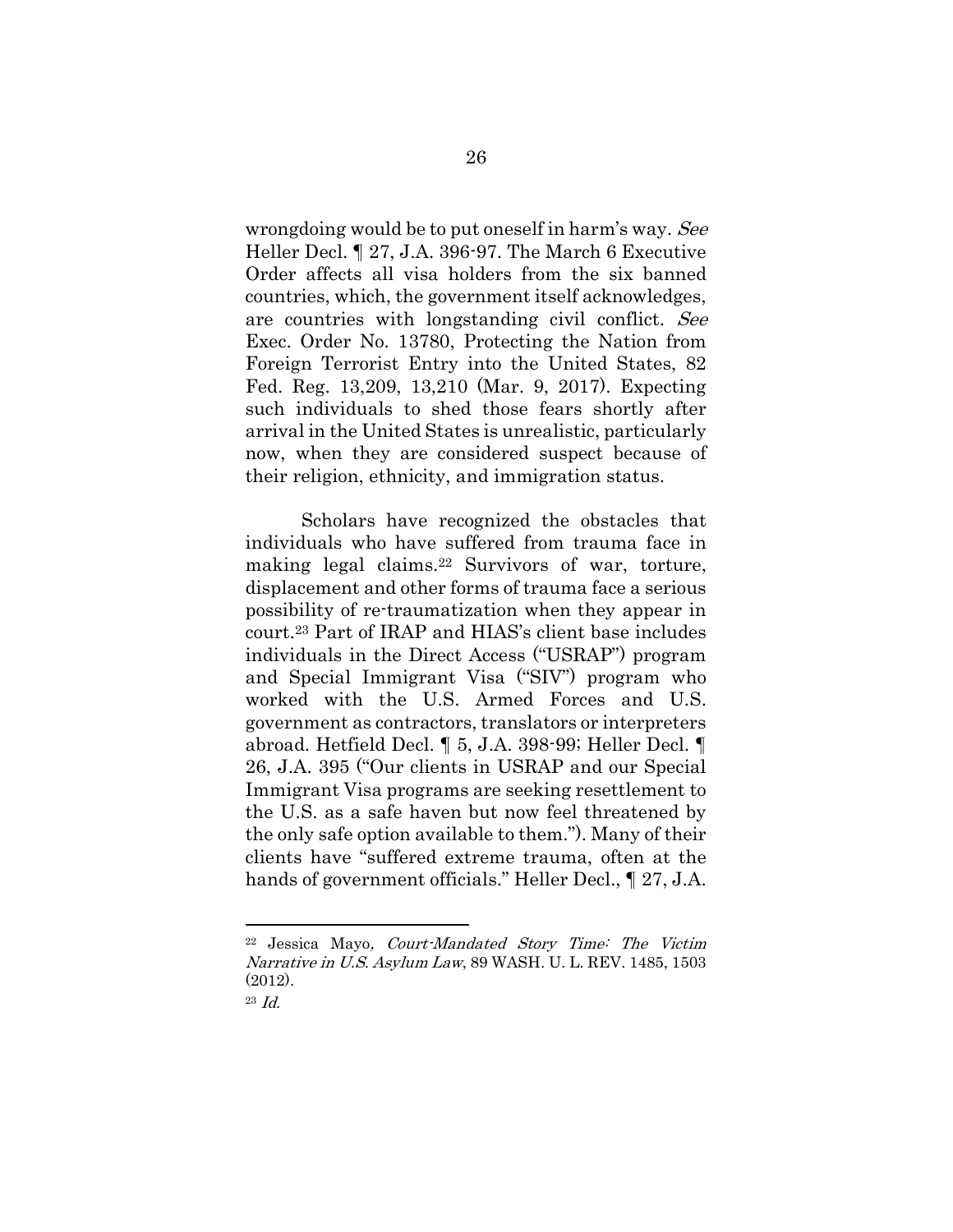395 (noting also that IRAP clients avoid situations where they have to talk about their trauma, such as participation in a lawsuit).

Because many IRAP and HIAS clients are newly arrived in the United States, they face additional cultural and financial barriers to filing suit. See Heller Decl. ¶ 27, J.A. 396. IRAP's Executive Director notes the unfamiliarity IRAP clients have with U.S. law and customs. "[M]any of our clients have difficulty completing forms that seem basic and simple to Americans; a form that has a line for 'address line two,' for example, confuses our clients, who do not understand why the form is asking for a second address." Id. Many do not speak English. Id. IRAP and HIAS clients also have few resources with which to bring suit. Hetfield Decl. ¶¶ 30-36, J.A. 412- 15. Courts have also recognized that financial barriers are a sufficient hindrance. See Campbell, 523 U.S. at 398–400 (1998) (economic burdens of litigation and a small potential financial award are sufficient obstacles to permit third-party standing); Powers, 499 U.S. at 415 (noting the practical barriers that excluded jurors face when bringing suit such as the small financial stake and economic burdens involved).

#### **CONCLUSION**

Central to IRAP's and HIAS's mission is providing safety and stability to clients who have endured lifethreatening situations before making the United States their home. They help make family members whole and self-sufficient by re-unifying them with loved ones abroad. IRAP and HIAS have a vantage point that makes them particularly qualified to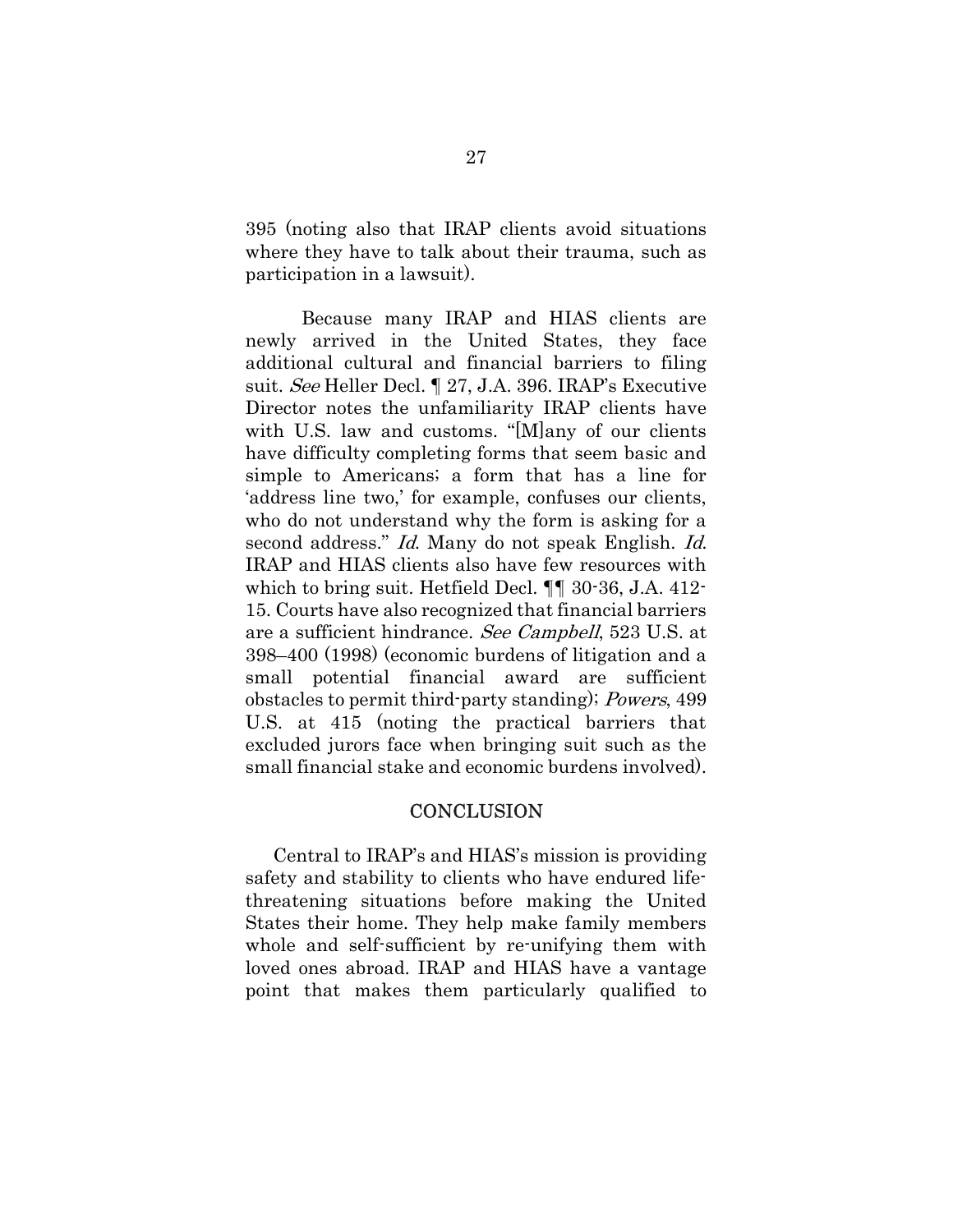vindicate the rights of their clients. In this moment of great fear for Muslim immigrants in the United States, those most marginalized by the March 6 Executive Order are relying on organizations like IRAP and HIAS to continue to protect their interests, and speak out for their rights. Without a careful application of the third-party standing doctrine, their voices will continue to be silenced. For these reasons, amici support the third-party standing and relief sought by Respondents.

Respectfully submitted,

Alina Das, Esq. Nancy Morawetz, Esq. Washington Square Legal Services 245 Sullivan Street, Fifth Floor New York, NY 10012 Tel: (212) 998-6430 alina.das@nyu.edu

Counsel for Amici Curiae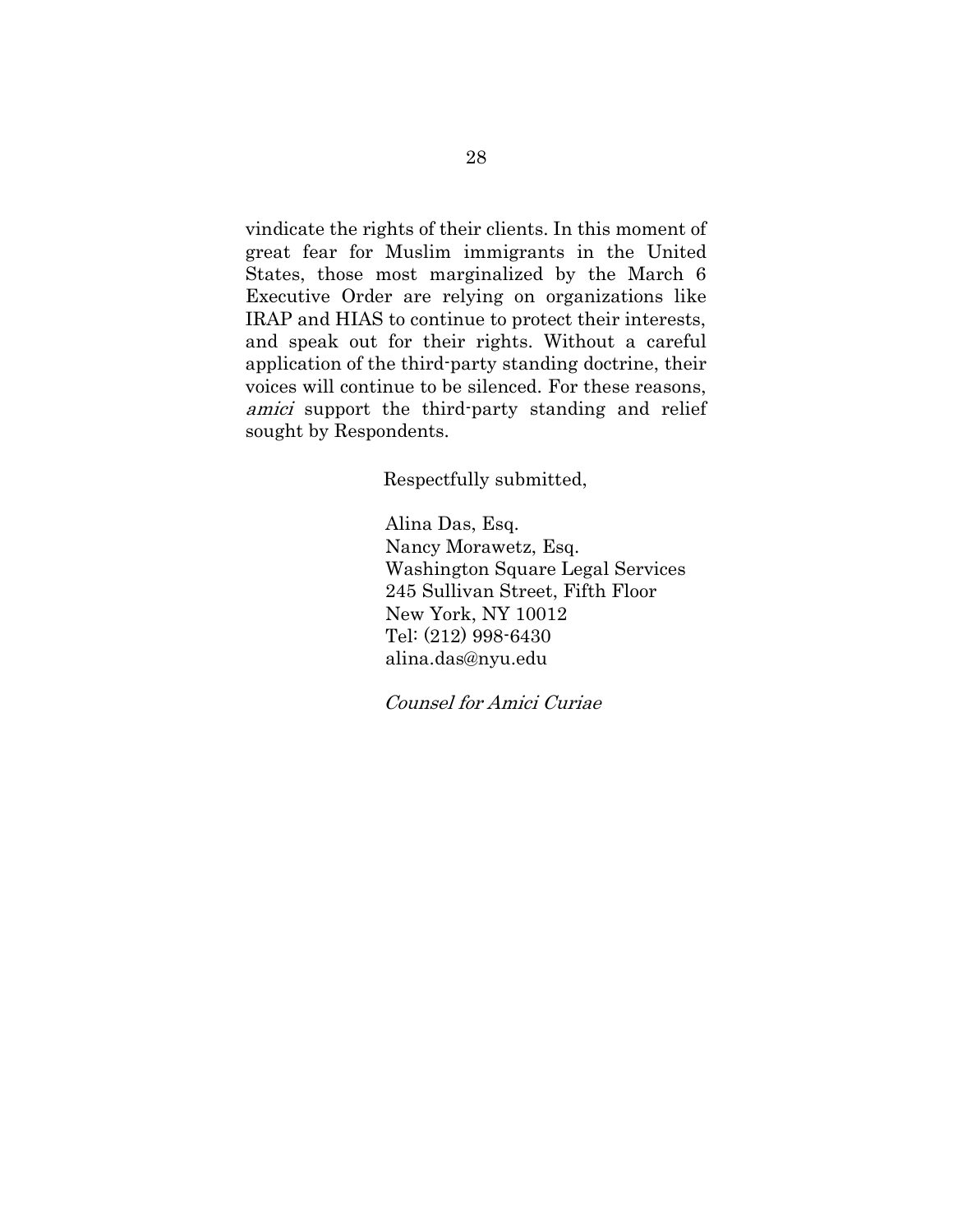### APPENDIX: STATEMENTS OF INTEREST OF AMICI CURIAE

The **Advocates for Human Rights** is a nonprofit organization whose mission is to implement internationally-recognized human rights by promoting civil society and reinforcing the rule of law. In 2016, The Advocates for Human Rights provided full representation in over 650 cases throughout the Upper Midwest, including individuals from nations implicated in the Executive Orders, who were seeking asylum or attempting to re-unify with family. In addition to direct legal services, The Advocates for Human Rights works to eliminate bias against refugees, immigrants, and religious minorities through research, education, and advocacy. Since the announcement of the first travel ban in January 2017, The Advocates for Human Rights has assisted over 1,500 people including hundreds of Muslim refugees who have expressed fear of travel, concerns about family left abroad, and anxiety about living in the United States.

The Asian Law Alliance ("ALA") is a nonprofit law office founded in 1977 by law students from Santa Clara University School of Law. ALA's mission is to provide equal access to the justice system for Asian and Pacific Islanders and low-income residents of Santa Clara County. ALA provides legal services to the large refugee community residing in Santa Clara County. These services include family reunification, housing, and benefits. ALA works with immigrants of all backgrounds, including individuals of Muslim faith.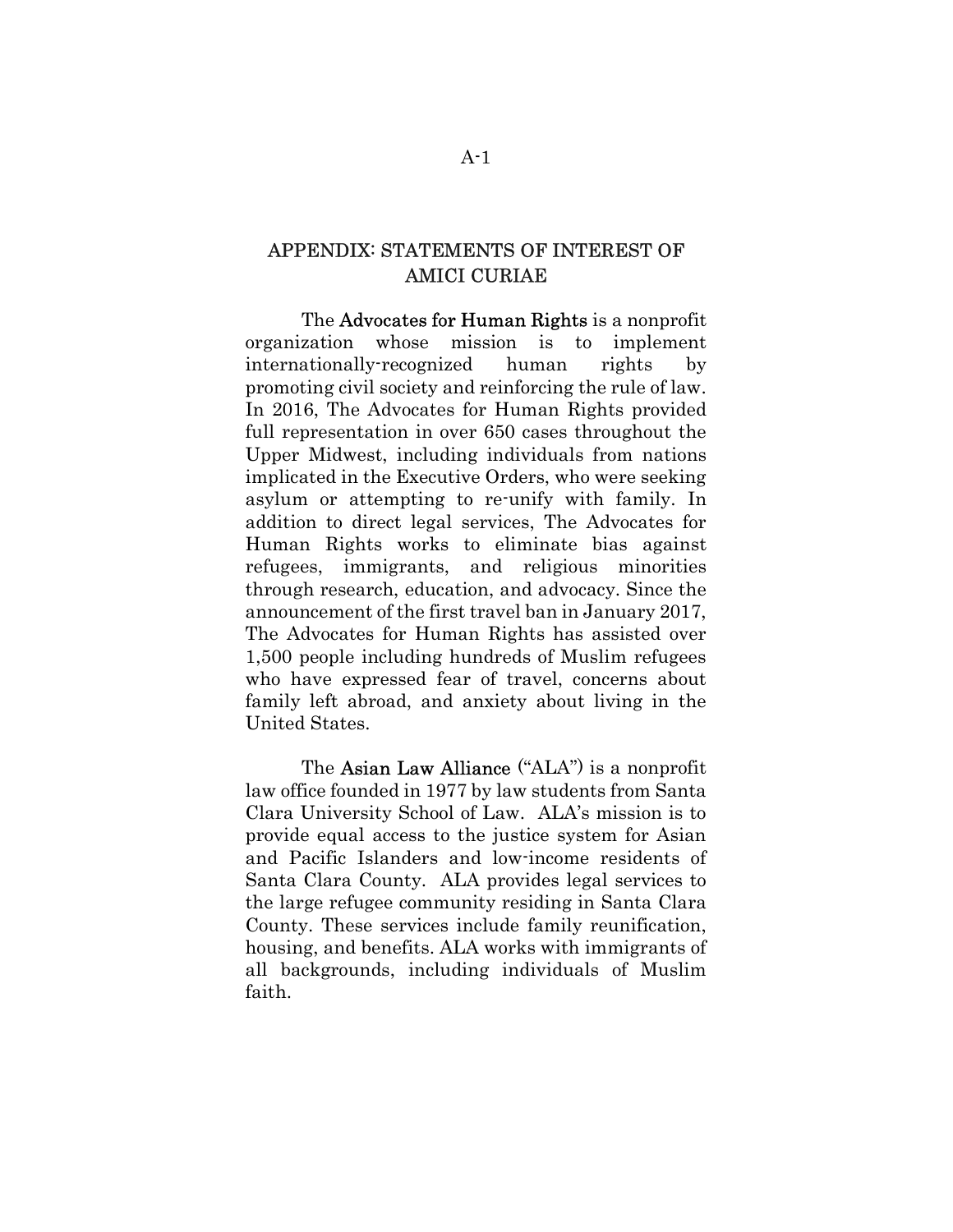The Asian Pacific American Network of Oregon ("APANO") is a statewide, grassroots organization uniting Asians and Pacific Islanders to achieve social justice. APANO has worked for over 20 years to support the rights, resources, and recognition for Oregon's 250,000 Asian and Pacific Islanders. The travel ban further marginalizes members of our communities who are already vulnerable, limiting their rights and ability to redress claims. The Executive Order perpetuates racial and religious discrimination that undermines basic rights for all.

CASA is the largest membership-based immigrant organization in the mid-Atlantic region, with more than 80,000 members. CASA is deeply concerned about the Trump Administration's attempts to persecute those with the least power in our society. After the Muslim ban was announced, CASA was contacted by a community member with family trapped overseas and with whom she was only able to reunite because of the nationwide injunction that stayed the second ban. CASA staff stood with thousands of brave community members and attorneys at airports in Virginia and Maryland, fighting to protect the rights of immigrants seeking to lawfully enter the United States. CASA stands with the International Refugee Assistance Project ("IRAP"), HIAS, and the individuals they seek to protect through this litigation, which include many members of CASA's community.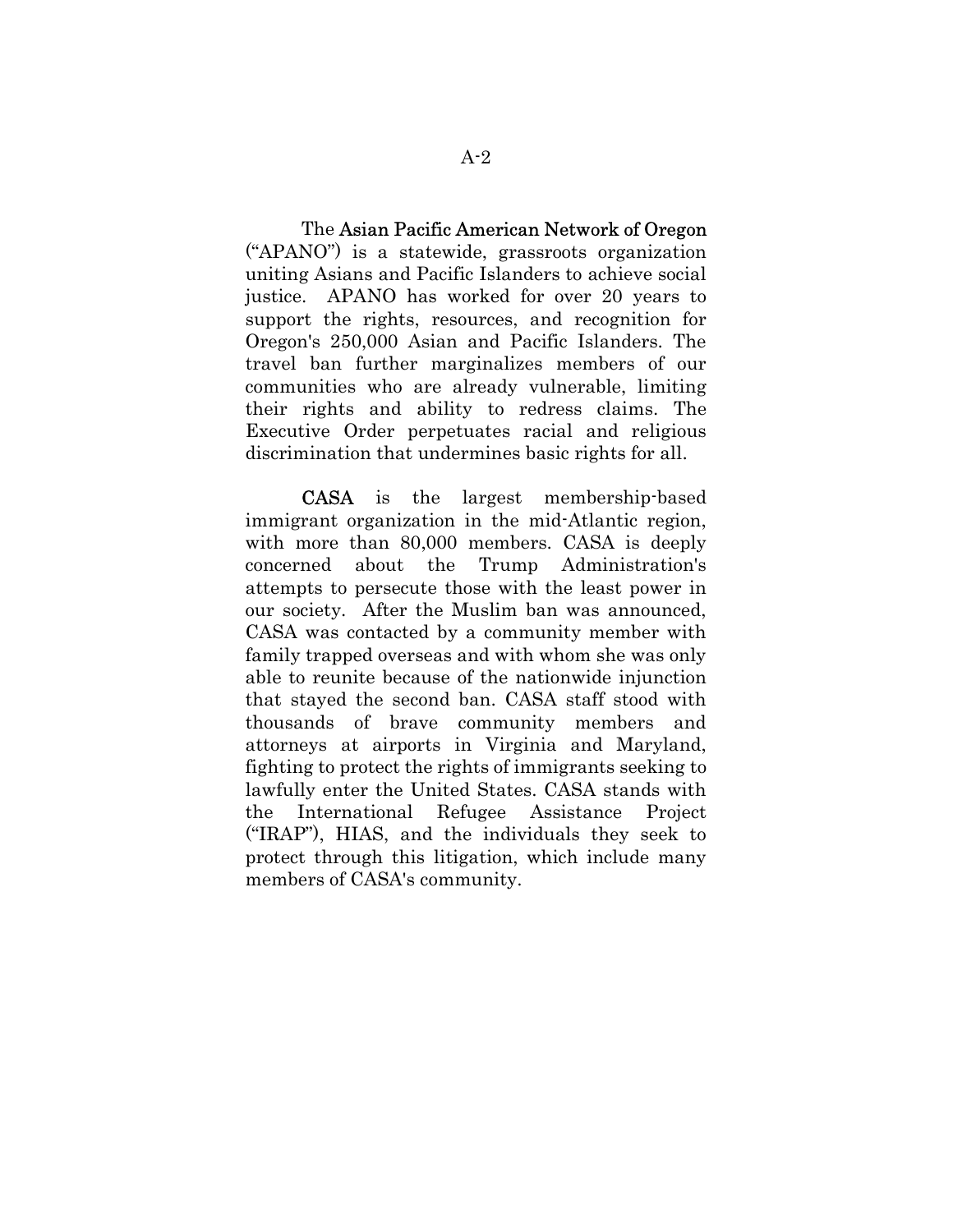Community Refugee & Immigration Services ("CRIS") helps refugees and immigrants sustain selfsufficiency and integrate into the Central Ohio community. CRIS is one of the largest resettlement agencies within the Church World Service network. Re-unifying families is essential to CRIS's work. CRIS has Affidavits of Relationship ("AORs") pending that represent at least 500 family members living abroad, mostly Somalis, and thus a great number of Muslims. Last year, CRIS resettled 833 immigrants from countries including Somalia, Iraq, and Syria. CRIS works with many immigrant parents who are waiting to be reunited with their children.

The Immigrant Law Center of Minnesota ("ILCM") is the state's largest provider of free legal immigration services. ILCM represents many individuals and families affected by the ban from predominately Muslim countries, including Somalia, Sudan, and Yemen. ILCM works directly with refugees and asylum-seekers to assist them with family reunification, applications for legal permanent residence, and naturalization. One of the youngest ILCM clients impacted by the ban was a girl named Mushkaad, the four-year-old child of a Minnesota Somali-born mother who was coming here to be reunited with her family after years of separation. Mushkaad and her mother are two of hundreds of Minnesota Somalis impacted by the ban

Integrated Refugee & Immigrant Services ("IRIS") is one of approximately 350 refugee resettlement nonprofits spread across the country welcoming and resettling refugees who have been rigorously vetted by the U.S. Government. Last year